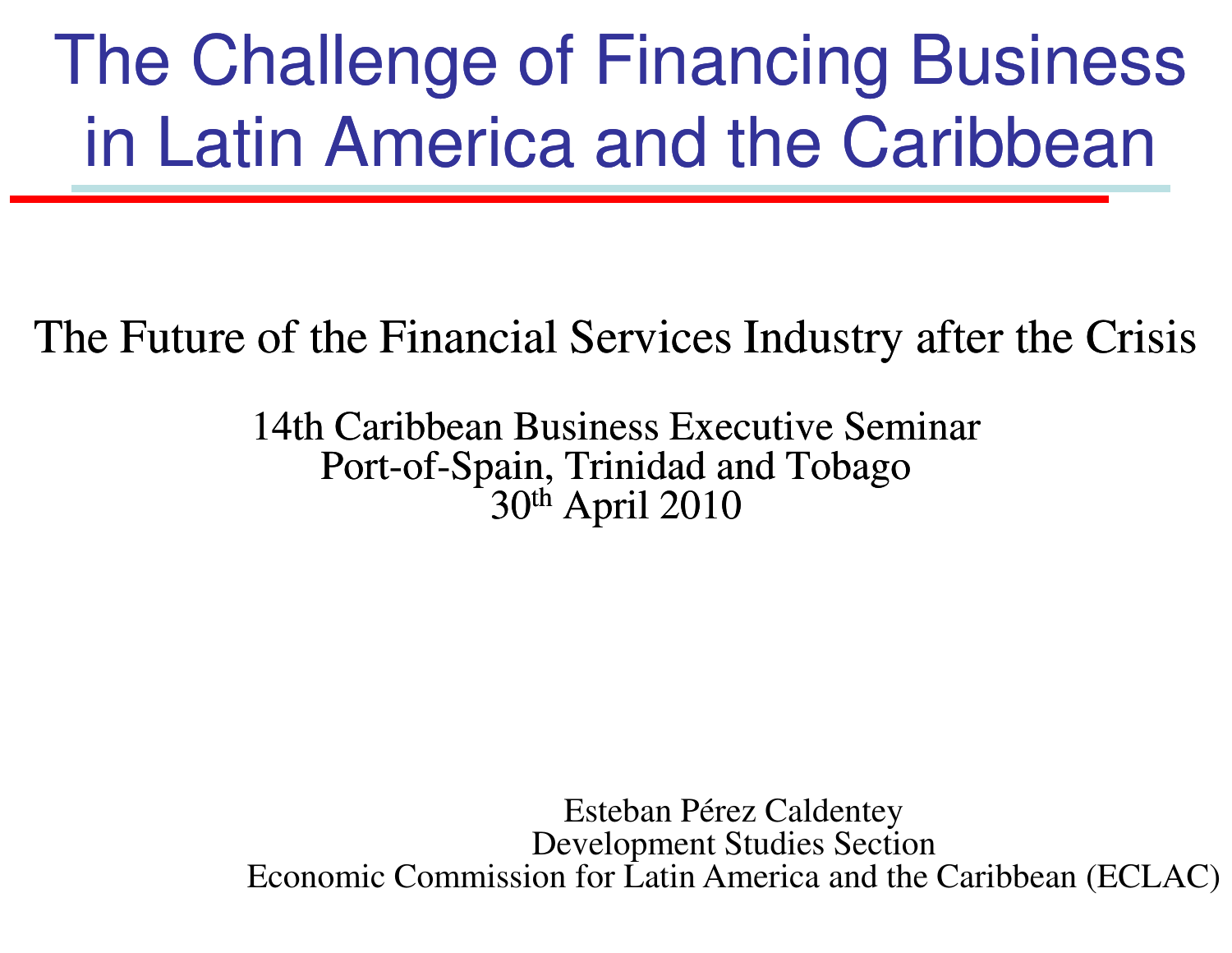The global crisis caused one of the most severe declines in GDP in over three decades and the sharpest growth deceleration of any past episode since the 1980's



Source: Development Study Section, ECLAC on the basis of official figures.

2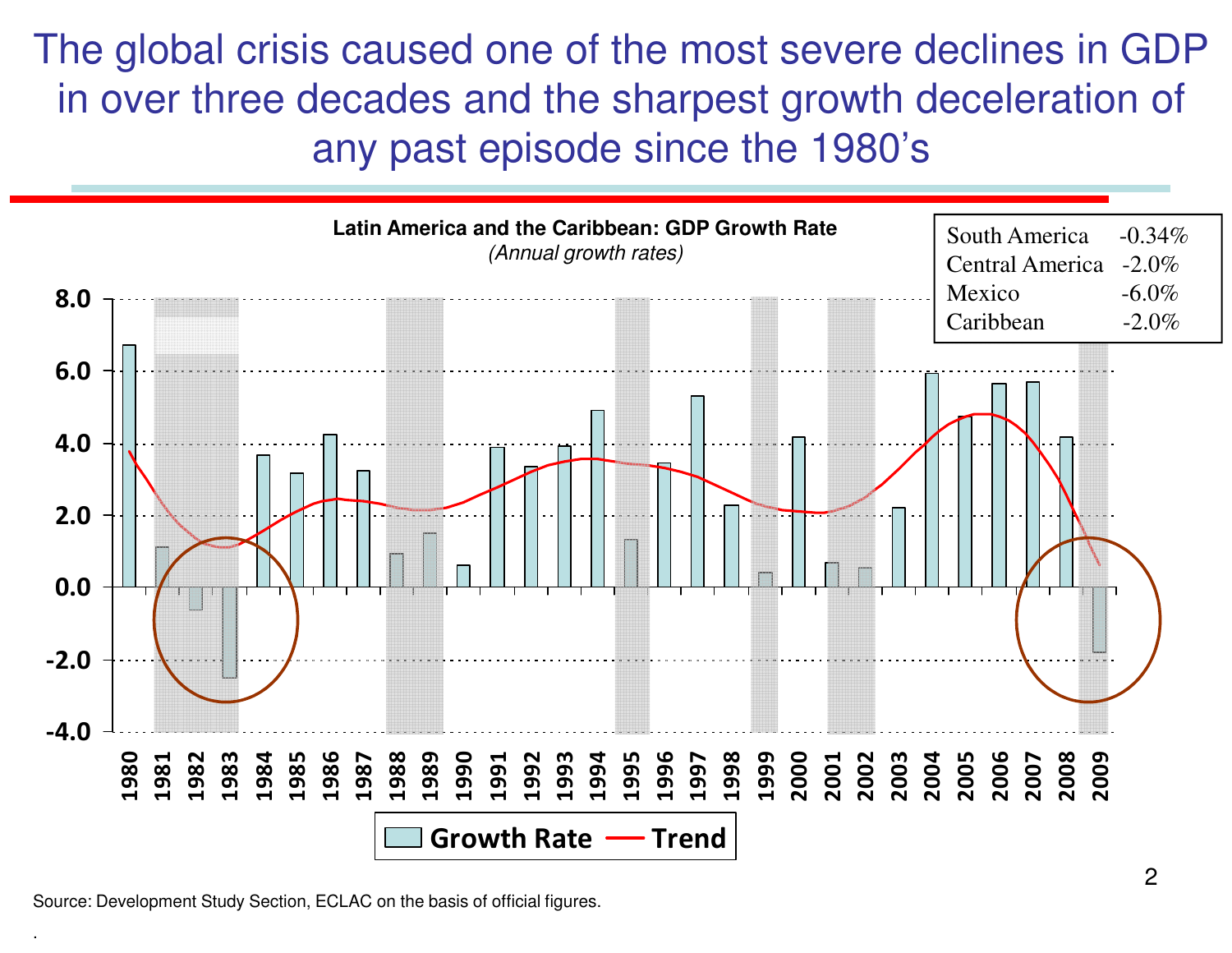## **The transmission channels resembled those of other crises episodes**

- $\triangleright$ The effects on trade flows have been significant.
- $\triangleright$  The availability of external finance was severely curtailed
	- $\triangleright$  Partly as a result the supply of domestic funding was significantly reduced.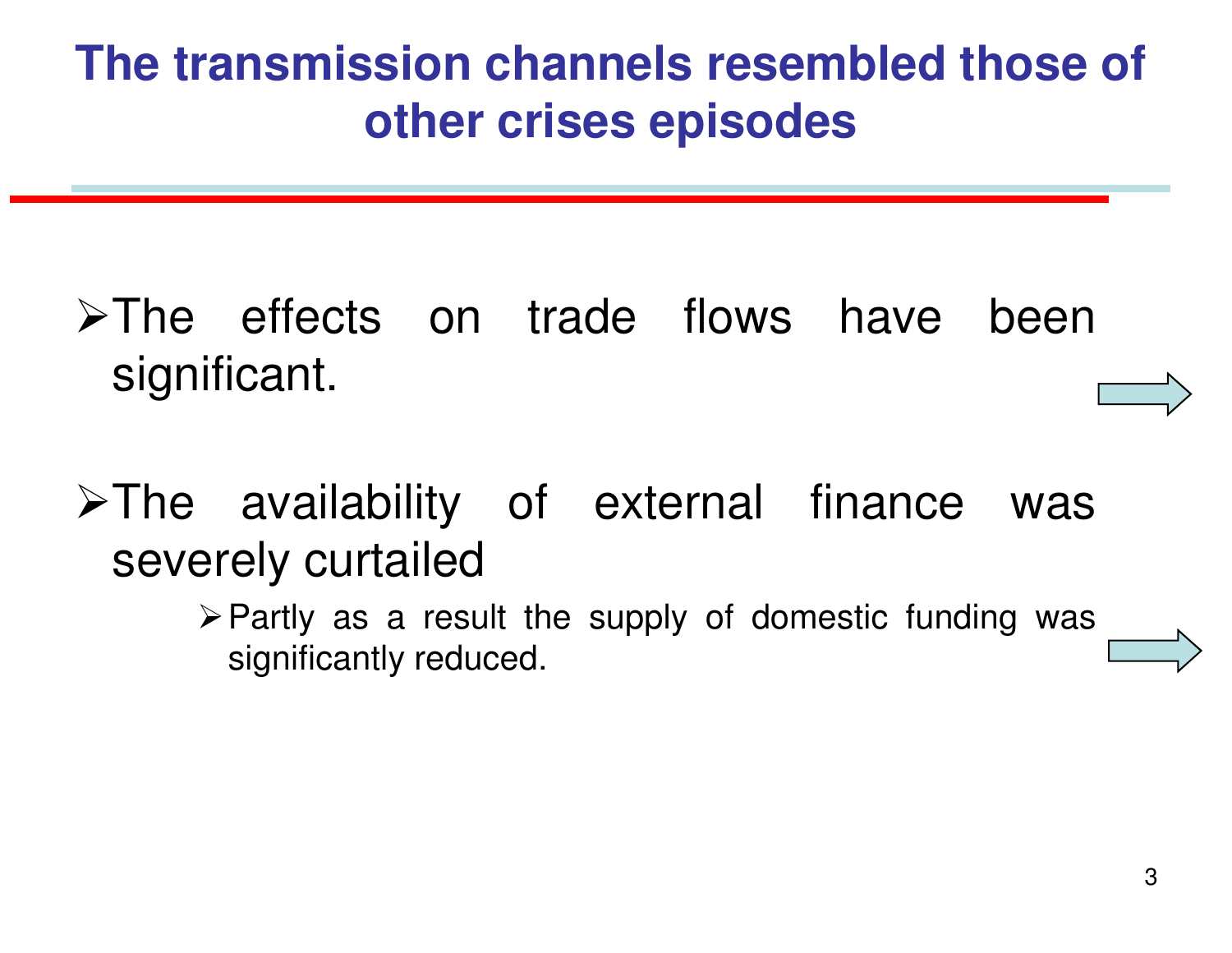### Trade flows contracted by nearly 40%....



Note: Simple average including Argentina, Brazil, Chile, Colombia, Mexico,Peru.

Source: Development Studies Section on the basis of official information.

4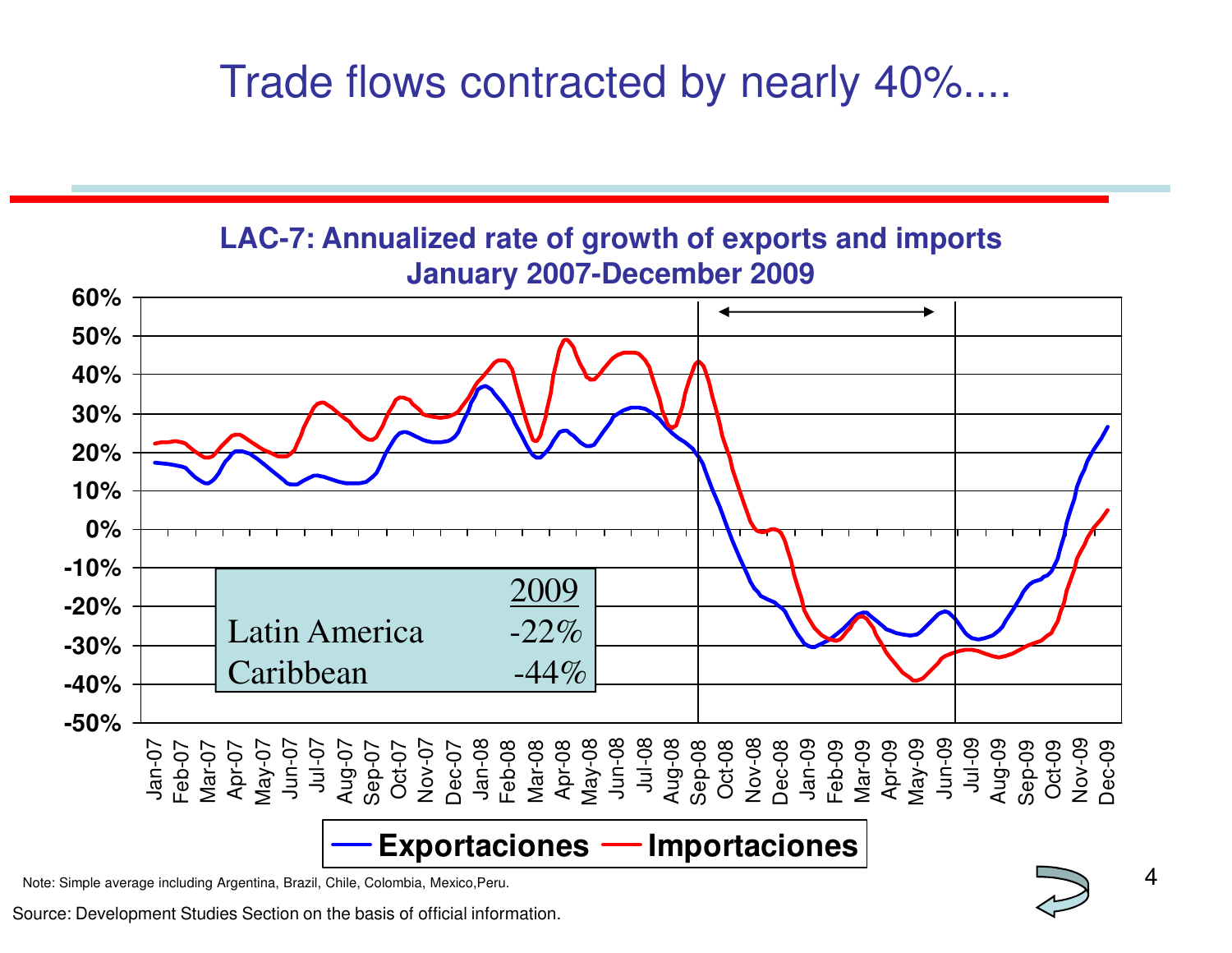The region witnessed restricted access to all external sources of finance due mainly to higher international risk aversion and global deleveraging…





Source: Development Studies Section on the basis of official information.

.



#### **LAC-7: Remittances (US\$ billion) LAC-7: Non-financial flows (US\$ billion) and EMBI**



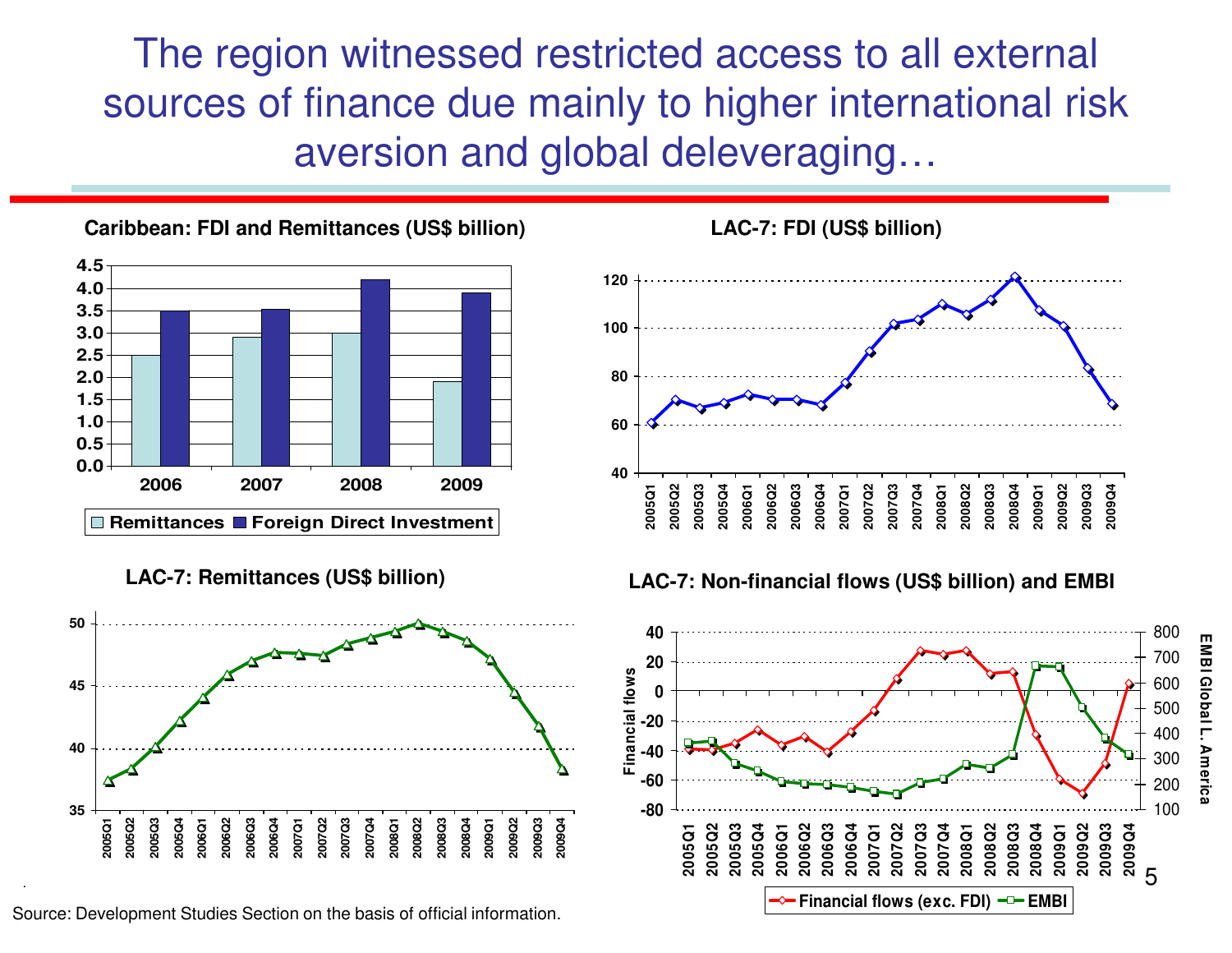**At the same time, there was a marked reduction in the rate of expansion of the flow of domestic credit…** 



Source: Development Studies Section on the basis of official information.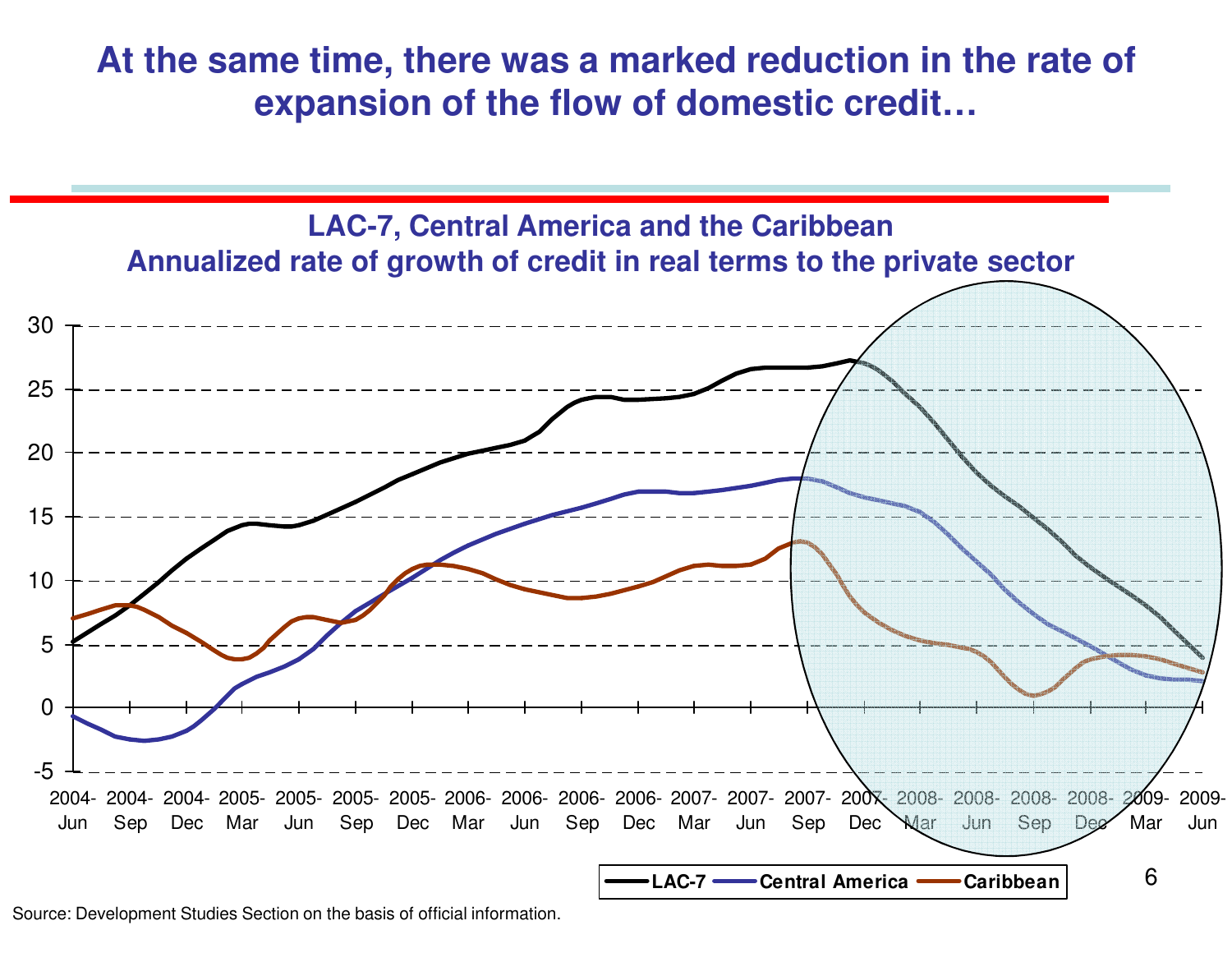**The countries of the region implemented a range of different policies to mitigate the effects of the crisis on real and financial activity** 

- Countries stabilized their external financial position during the crisis.
- Countries confronted the effects of the liquidity crunch on domestic markets through a range of countercyclical policies:

 $\blacktriangleright$  Fiscal stimulus packages (0.5%-6% of GDP). Lean against the wind monetary policies.  $\triangleright$  Active public credit interventions.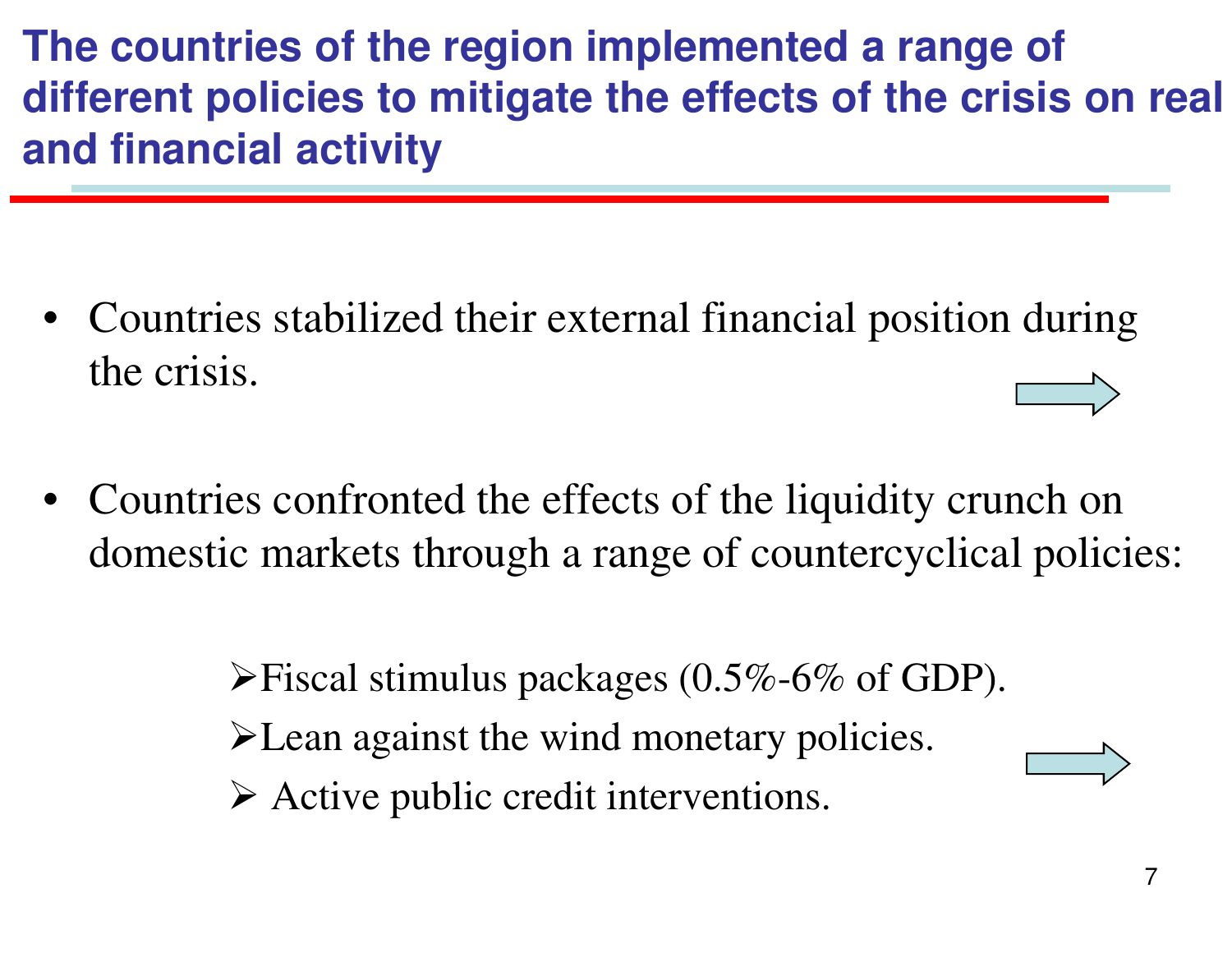### **During the crisis the decline of gross outflows acted as buffer stock partly offsetting that of gross inflows**



8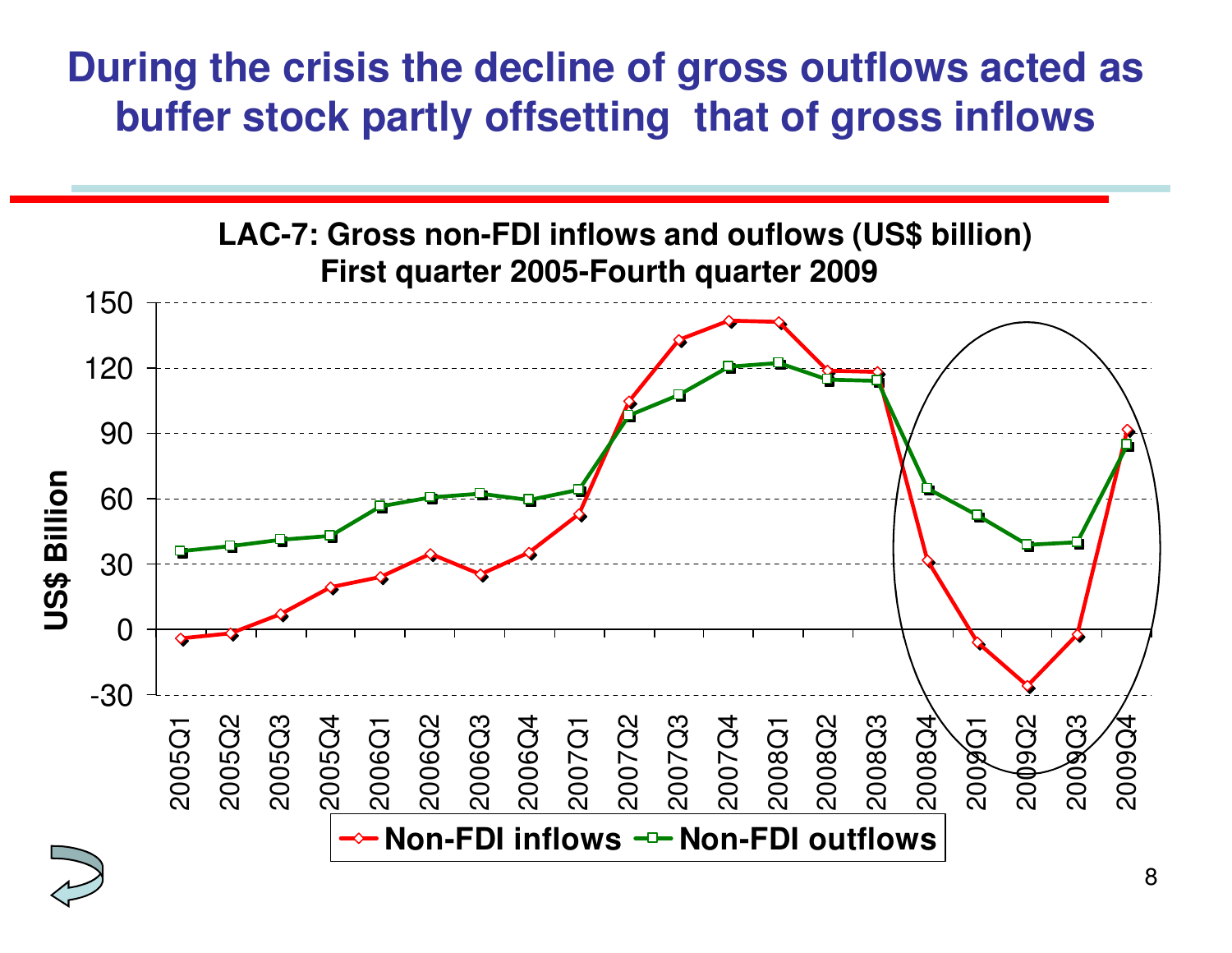## **Public sector credit played a fundamental role in offsetting the decline in private sector credit …**



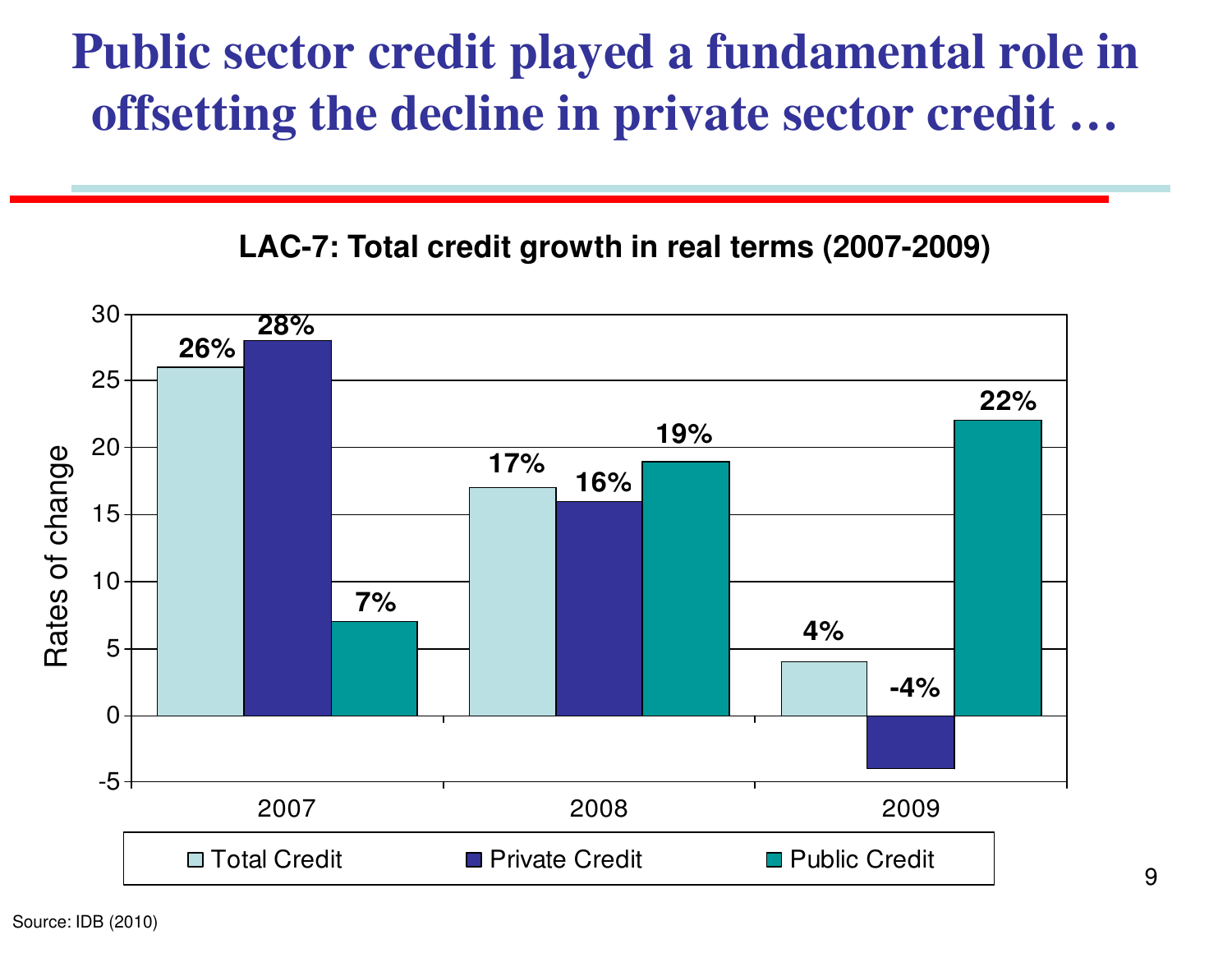**Countries capacity to confront and mitigate the negative effects of the crisis was determined by stock (balance sheet) positions** 

• Balance sheet positions were with some exceptions stronger than in the past.

Countries increased their reserve coverage.

Countries (with exceptions notably in the Caribbean) reduced their debt levels.

- Nevertheless, regional comparisons show that balance sheet positions were stronger in South America than in Central America or the Caribbean.
	- $\triangle$ Due to an exceptionally favorable macroeconomic performance in  $2002-2007$  that served to consolidate their stock positions.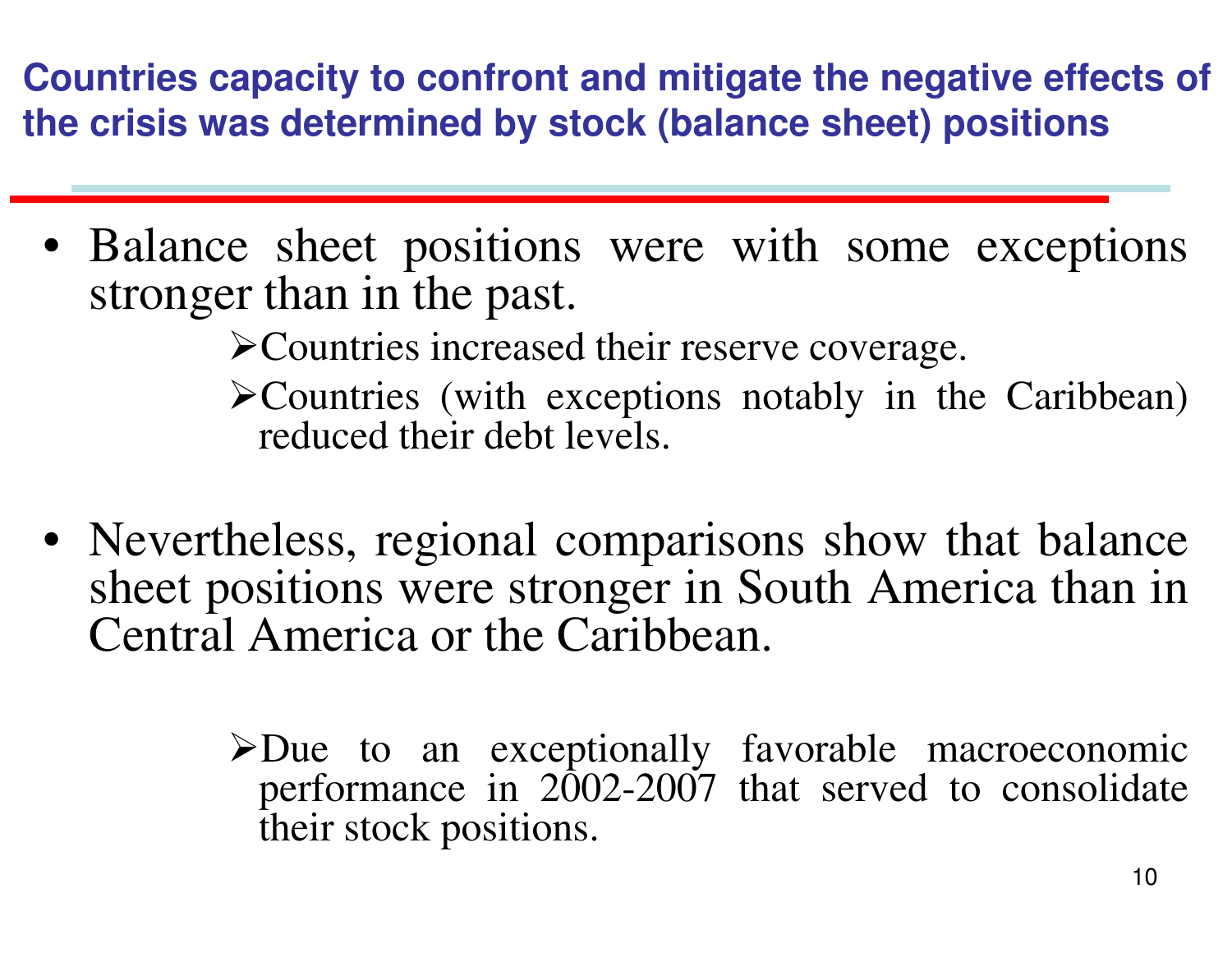### **International Reserves in months of imports and external debt as percentage of GNI (1985-2007)**

#### **3 4 5 6 7 400 External debt as percentage of GNI By Country Groupings (1985-2007) 0 1 2 1985-1990 1991-2001 2002-2007 LAC-7 Central America OECS MDC1 MDC2 0 50 100 150 200 250 300 350 1985-1990 1991-2001 2002-2007**

#### **International Reserves in Months of imports By Country Groupings (1985-2007)**

**Source: Development Studies Section on the basis of WDI (2010)**

**LAC-7 Central America OECS MDC1 MDC2**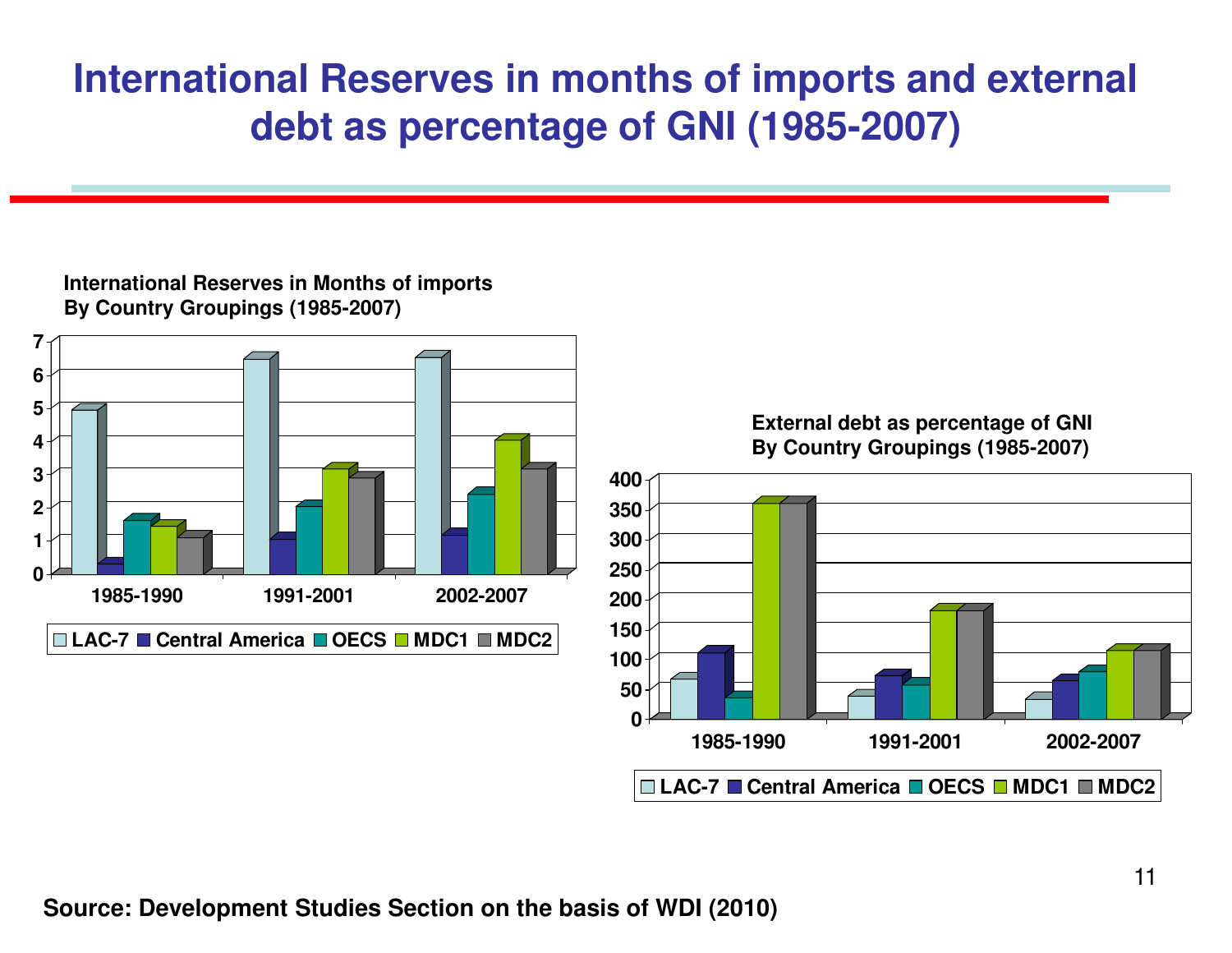### For LAC-7 the dynamics of reserve accumulation and debt stocks behaved differently in relation to past crisis episodes

LAC-7: Months of imports covered with international reserves and external debt as percentage of GDP (1980-2009)



Source: Development Studies Section on the basis of Official Information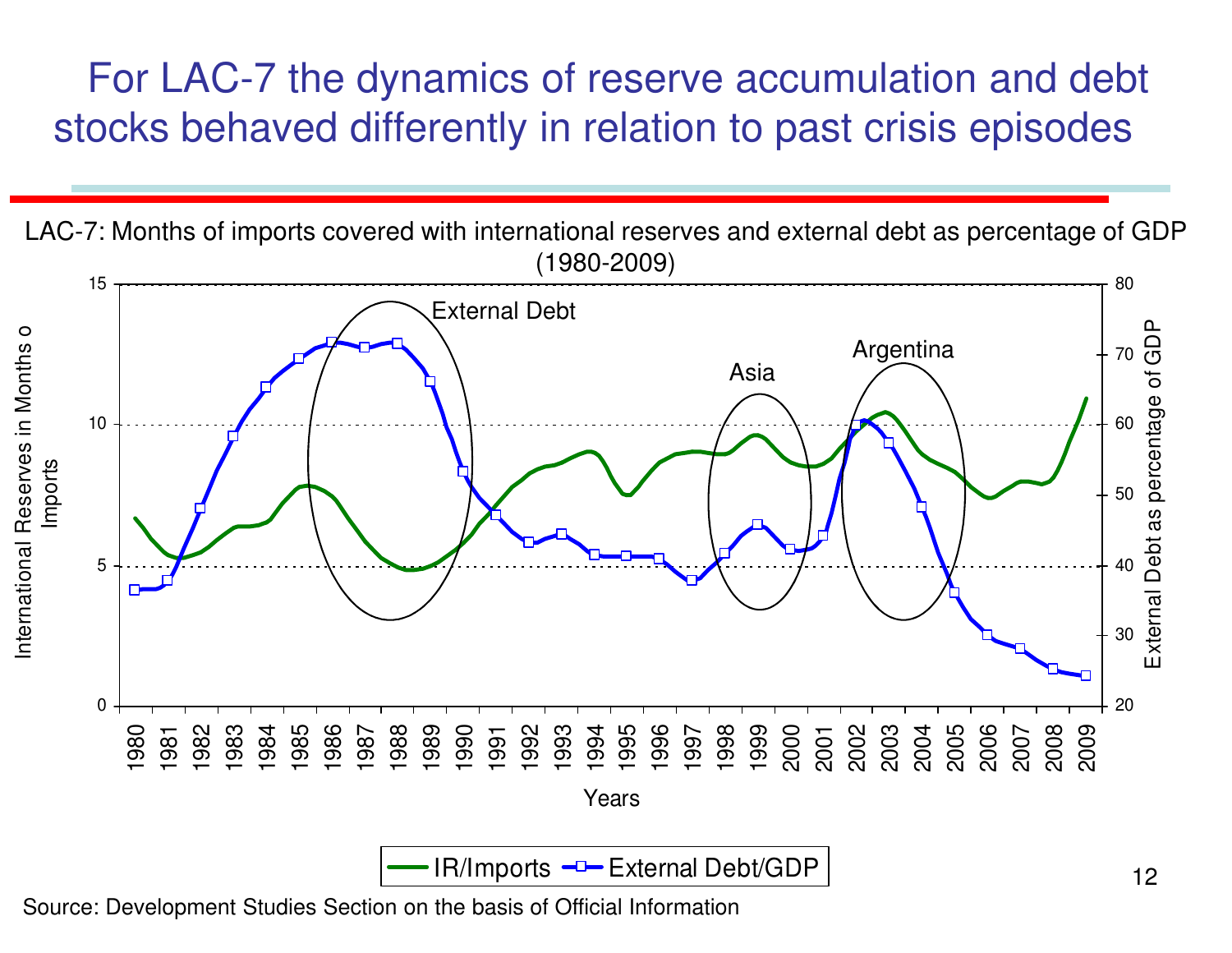### **The combination of policy activism and more favourable conditions in external markets point to a rebound in economic activity in 2010**

- The rebound is generalized throughout the region.
	- All countries are expected to show positive growth rates in 2010.
- However it is not homogenous throughout the region.
	- $\triangleright$  South American countries and Mexico are expected to show the more pronounced recoveries partly as <sup>a</sup> result of favorable commodity prices.
		- $\checkmark$  This has strengthened the capacity of commodity exporting countries to expand domestic demand through higher consumption and investment.
	- $\triangleright$  The rebound is expected to be very modest for Central America and Caribbean countries.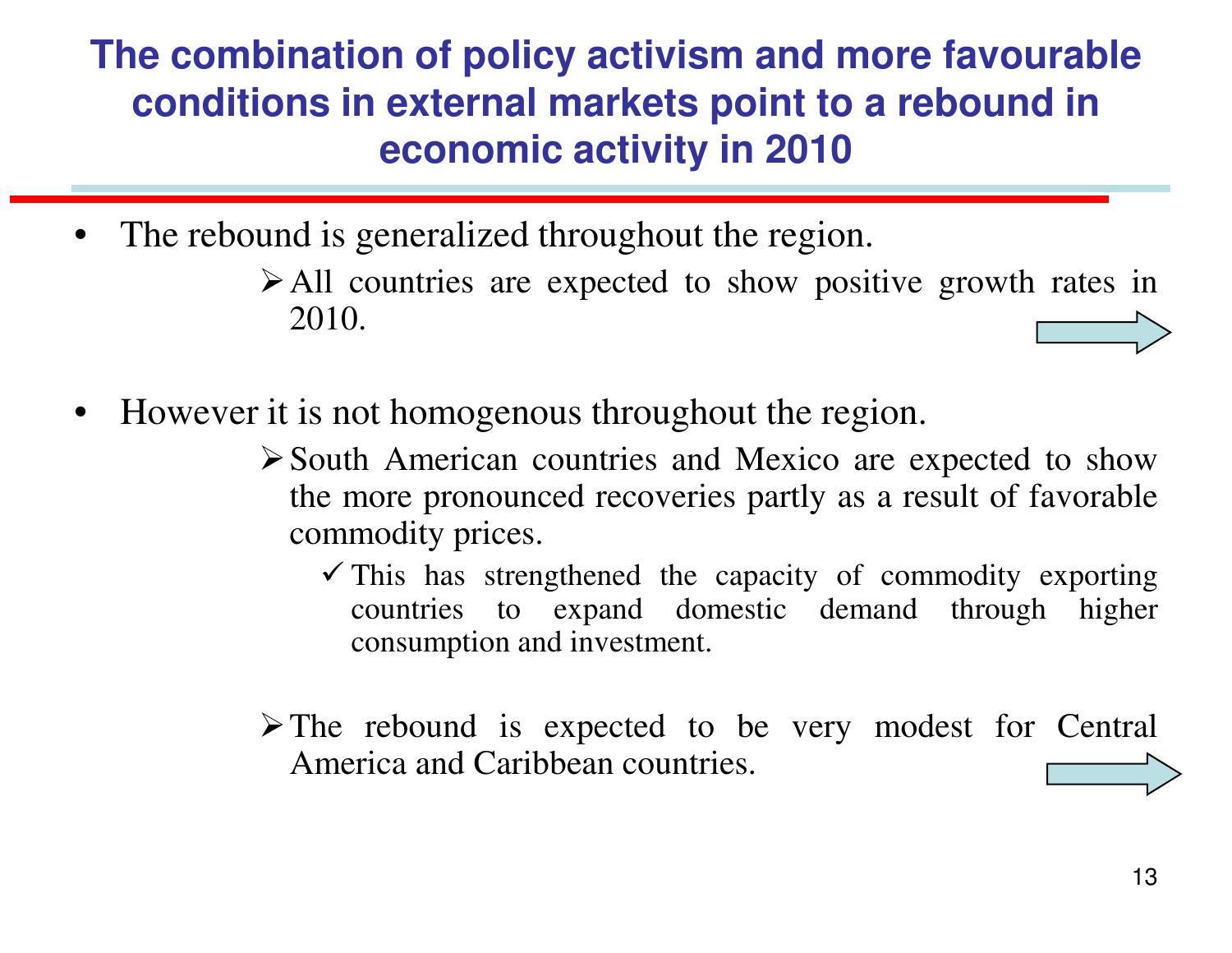### **Latin America and the Caribbean Rate of change of GDP in real terms 2009-2010**

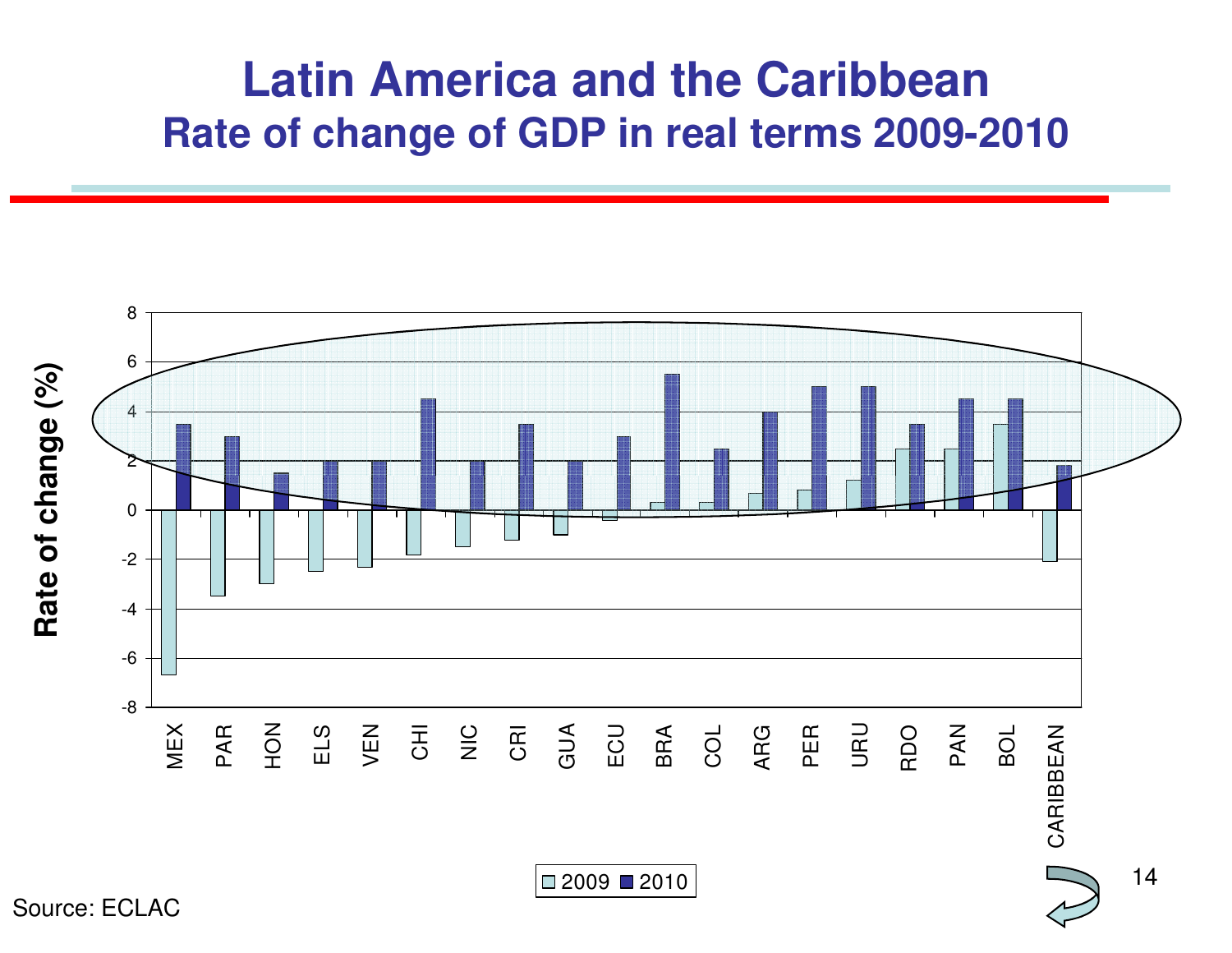### **The rebound is much stronger in the larger Latin American economies…**

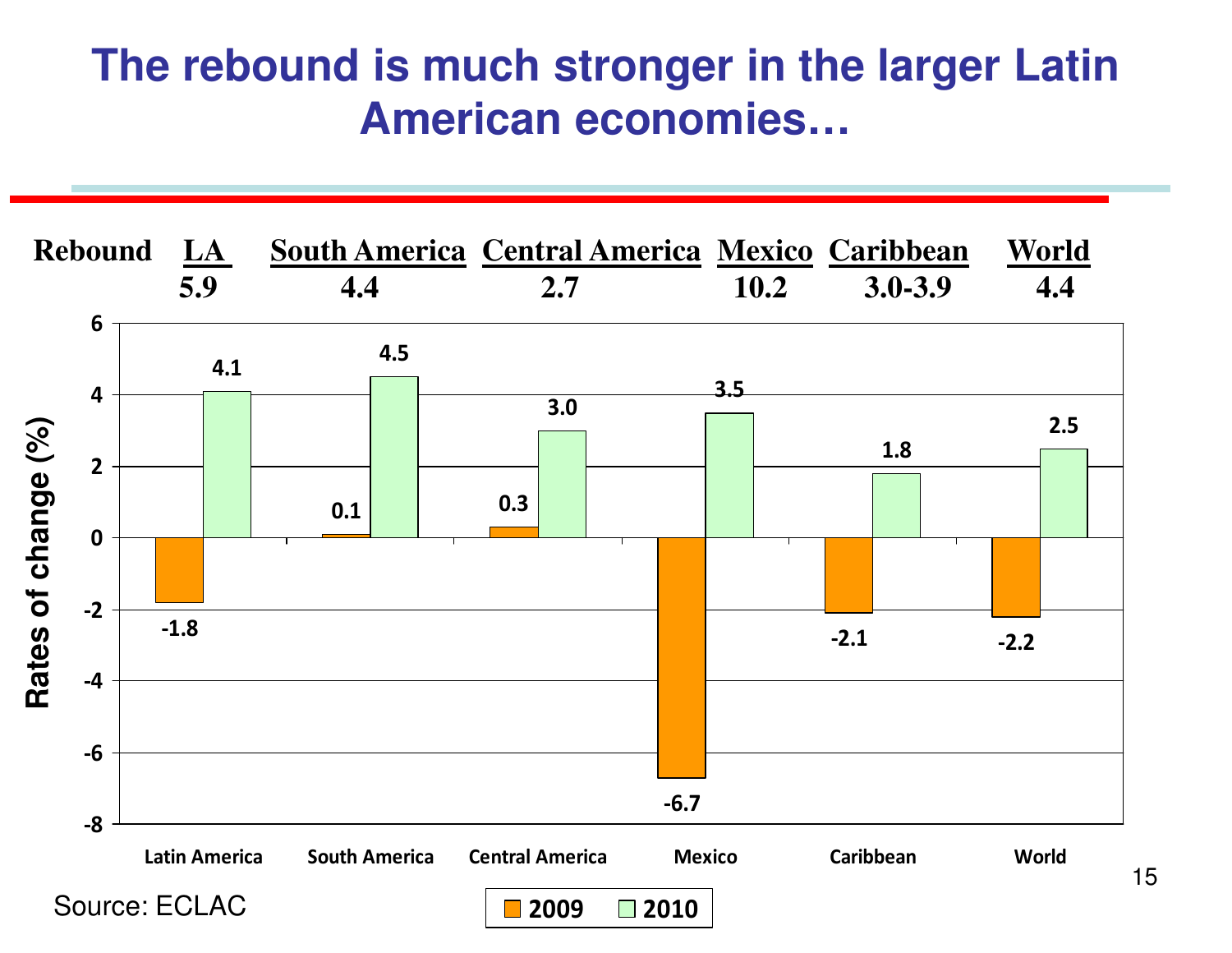## **The short-term rebound will face significant obstacles to become a sustained recovery…**

- The effects of the current crisis are not limited to short-run factors associated with the economic cycle
	- The magnitude and systemic character of the current crisis indicate that the world will experience structural changes.
- There is a growing perception that world conditions will move towards a '**New Normality'** comprised of three characteristics:

### **Lower actual and potential growth rates in the developed world.**

- Jobless recovery.
- $\checkmark$  Global aggregate demand will be sustained more by the emerging economies.

### **Limited expansion of international financial markets.**

-Massive destruction of financial wealth, tighter regulation and increased financial protectionism.

### **Reduced volume of commercial flows.**

16  $\checkmark$  Growth in world trade will be more sluggish, trade protectionism will increase, and the competition for markets will be more fierce.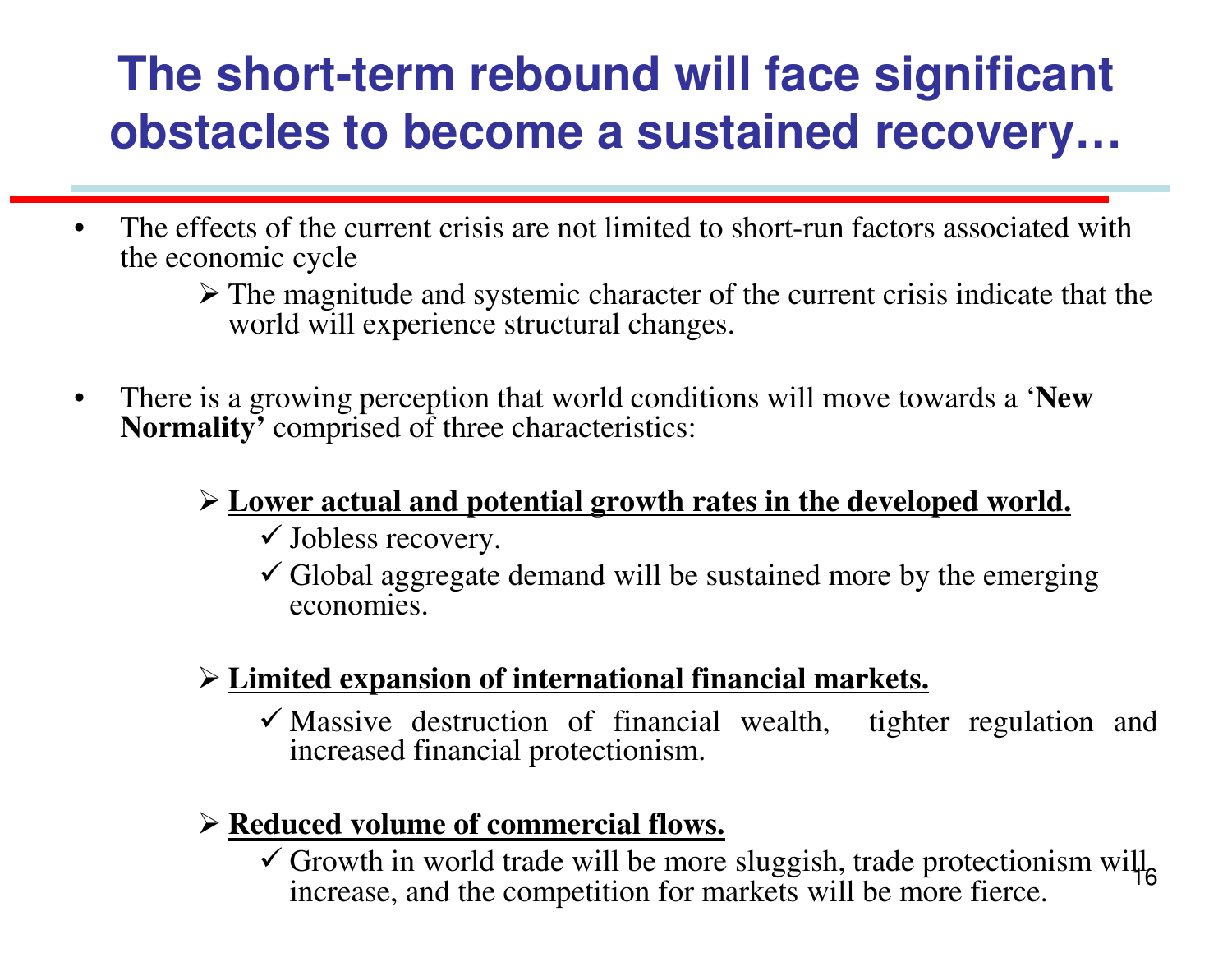## In addition to the challenges imposed by the 'New Normality', the financing of business will also face domestic challenges



Source: Development Studies Section on the basis of World Bank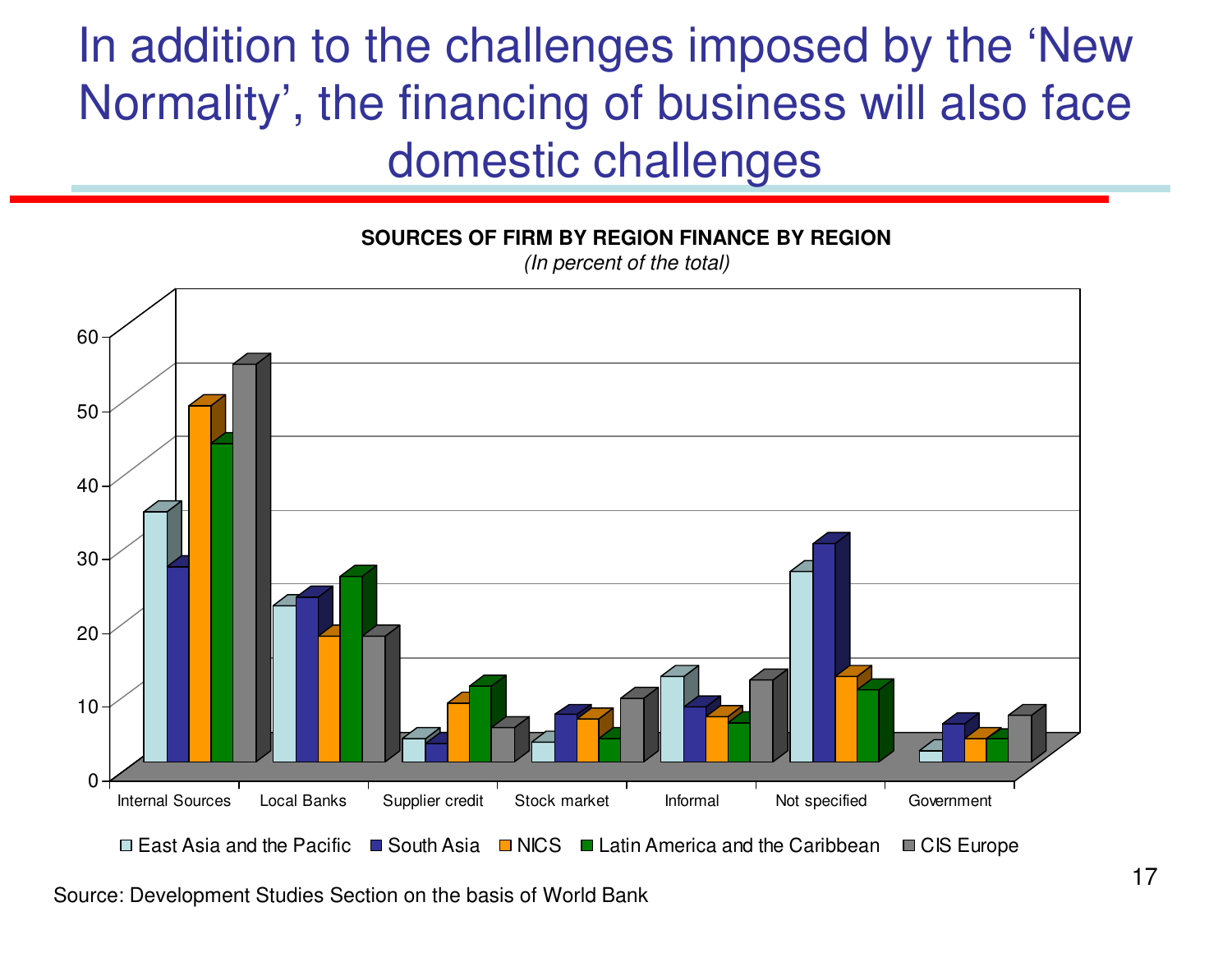## **The financial system should be an instrument for 'productive development'**

• On the one hand financial systems:

 $\triangleright$  Have low levels of development

- Low levels of access

- Short term oriented

 $\triangleright$  Are highly Concentrated  $\checkmark$  In terms of the ownership of assets  $\checkmark$  In terms of the distribution of loans

Are short-term oriented

 $\triangleright$  Are highly segmented and exhibit high costs





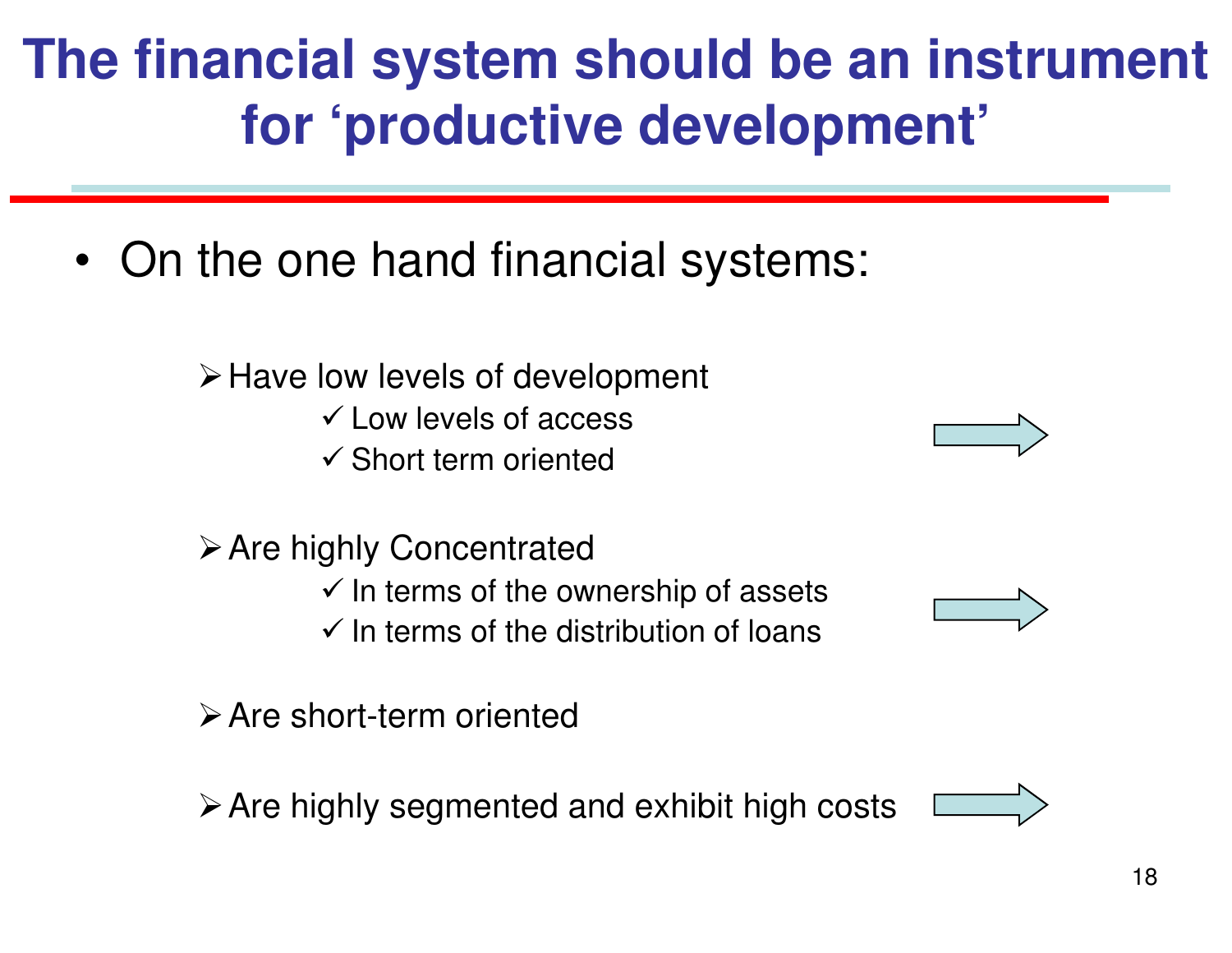## **Latin America has lower levels of financial access than other regions…**



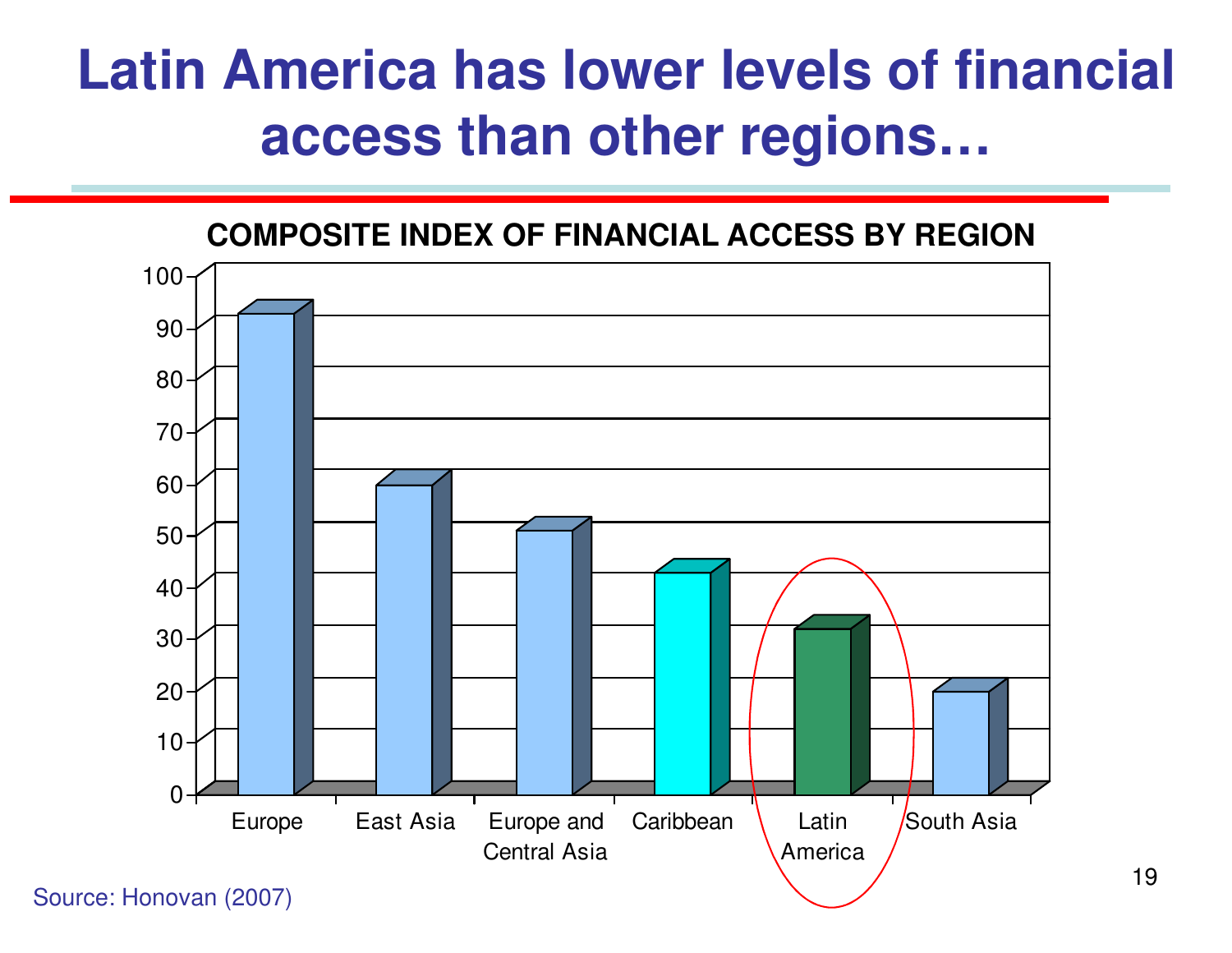### And the access to financial services is unequal within the Latin American and Caribbean region and between poor and nonpoor households

#### **PERCENTAGE OF HOUSEHOLDS WITH LOANS AND SAVINGS IN FINANCIAL INSTITUTIONS**

| Country               | Year | Total  |        | Poverty         |        |                     | Microfirm activity |                              |        |                                 |        |
|-----------------------|------|--------|--------|-----------------|--------|---------------------|--------------------|------------------------------|--------|---------------------------------|--------|
|                       |      |        |        | Poor households |        | Non-poor households |                    | Households with<br>microfirm |        | Households without<br>microfirm |        |
|                       |      | Credit | Saving | Credit          | Saving | Credit              | Saving             | Credit                       | Saving | Credit                          | Saving |
| <b>Bolivia</b>        | 2000 | 7.0    | 9.9    | 5.3             | 4.5    | 9.7                 | 18.0               | 6.0                          | 6.0    | 7.2                             | 15.3   |
| Dominican<br>Republic | 2001 | 10.9   | 25.1   | 5.8             | 9.8    | 13.1                | 31.7               | 12.3                         | 24.3   | 9.2                             | 25.9   |
| Ecuador               | 1998 | 9.8    | 22.7   | 4.9             | 7.9    | 12.2                | 29.9               | 13.9                         | 20.2   | 4.2                             | 25.5   |
| El Salvador           | 2002 | 1.3    | n.a.   | 0.5             | n.a.   | 1.7                 | n.a.               | 1.1                          | n.a.   | 1.4                             | n.a.   |
| Guatemala             | 2000 | 6.4    | 16.8   | 4.2             | 2.5    | 8.3                 | 28.9               | 7.2                          | 14.7   | 5.6                             | 19.2   |
| Haití                 | 2001 | n.a.   | 11.7   | n.a.            | 3.7    | n.a.                | 23.9               | n.a.                         | 9.9    | n.a.                            | 19.2   |
| Jamaica               | 1997 | 3.8    | 59.4   | 1.0             | 40.2   | 4.5                 | 61.5               | 4.3                          | 60.2   | 3.6                             | 56.9   |
| Mexico                | 2002 | 6.2    | 20.6   | 5.3             | 14.8   | 8.2                 | 32.9               | 8.2                          | 20.9   | 5.5                             | 20.5   |
| Nicaragua             | 1998 | 10.4   | 5.6    | 5.0             | 0.9    | 13.8                | 8.6                | 15.7                         | 5.4    | 5.8                             | 5.8    |
| Panama                | 2003 | 17.5   | 35.2   | 8.4             | 9.9    | 20.7                | 44.0               | 13.7                         | 27.2   | 19.7                            | 39.7   |
| Paraguay              | 2001 | 3.4    | 3.7    | 1.7             | 0.7    | 3.1                 | 4.8                | 2.1                          | 2.7    | 3.6                             | 6.2    |
| Peru                  | 2001 | 3.5    | 4.5    | 1.5             | 0.9    | 5.1                 | 7.6                | 3.4                          | 3.4    | 3.6                             | 6.4    |
| Weighted average      |      | 6.3    | 18.0   | 4.5             | 10.0   | 8.3                 | 28.3               | 7.2                          | 14.5   | 5.6                             | 20.3   |

n.a. not available. Source: Tejerina y Westley (2007)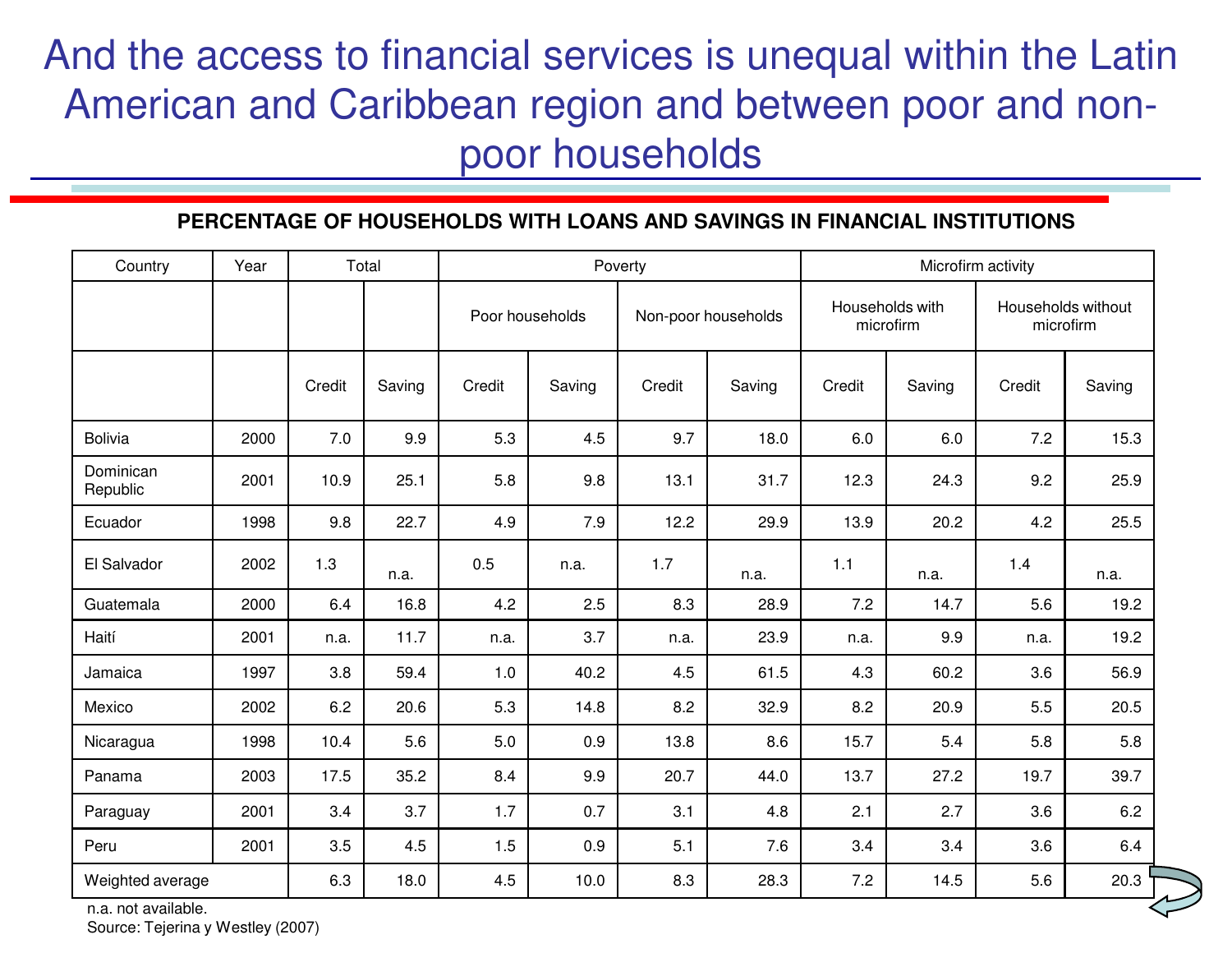## **Commercial bank credit is mainly chanelled to big firms…**

### **Share of credit by firm size in the case of Mexico (2007)**

| <b>BANK</b>      | <b>SHARE OF CREDIT TO FIRMS</b><br>IN THE BANK'S<br><b>PORTFOLIO</b> | <b>SHARE OF THE 100</b><br><b>BIGGEST</b><br><b>CLIENTS IN</b><br>THE BANKS'<br><b>LENDING</b><br><b>PORTFOLIO</b> | <b>SHARE OF SMALL CLIENTS</b><br>IN THE BANKS'<br><b>LENDING PORTFOLIO</b> |
|------------------|----------------------------------------------------------------------|--------------------------------------------------------------------------------------------------------------------|----------------------------------------------------------------------------|
| <b>BBVA</b>      | 31.9%                                                                | 56.2%                                                                                                              | $14.0\%$                                                                   |
| <b>BANAMEX</b>   | $40.3\%$                                                             | 73.5%                                                                                                              | $10.7\%$                                                                   |
| <b>SANTANDER</b> | 46.9%                                                                | 68.6%                                                                                                              | $14.7\%$                                                                   |
| <b>HSBC</b>      | 36.6%                                                                | 63.3%                                                                                                              | $13.4\%$                                                                   |
| <b>BANORTE</b>   | 44.8%                                                                | 56.5%                                                                                                              | $19.5\%$                                                                   |
| <b>REST</b>      | 48.3%                                                                | 78.0%                                                                                                              | $10.6\%$                                                                   |
| <b>TOTAL</b>     | 41.6%                                                                | 68.0%                                                                                                              | $13:3\%$                                                                   |

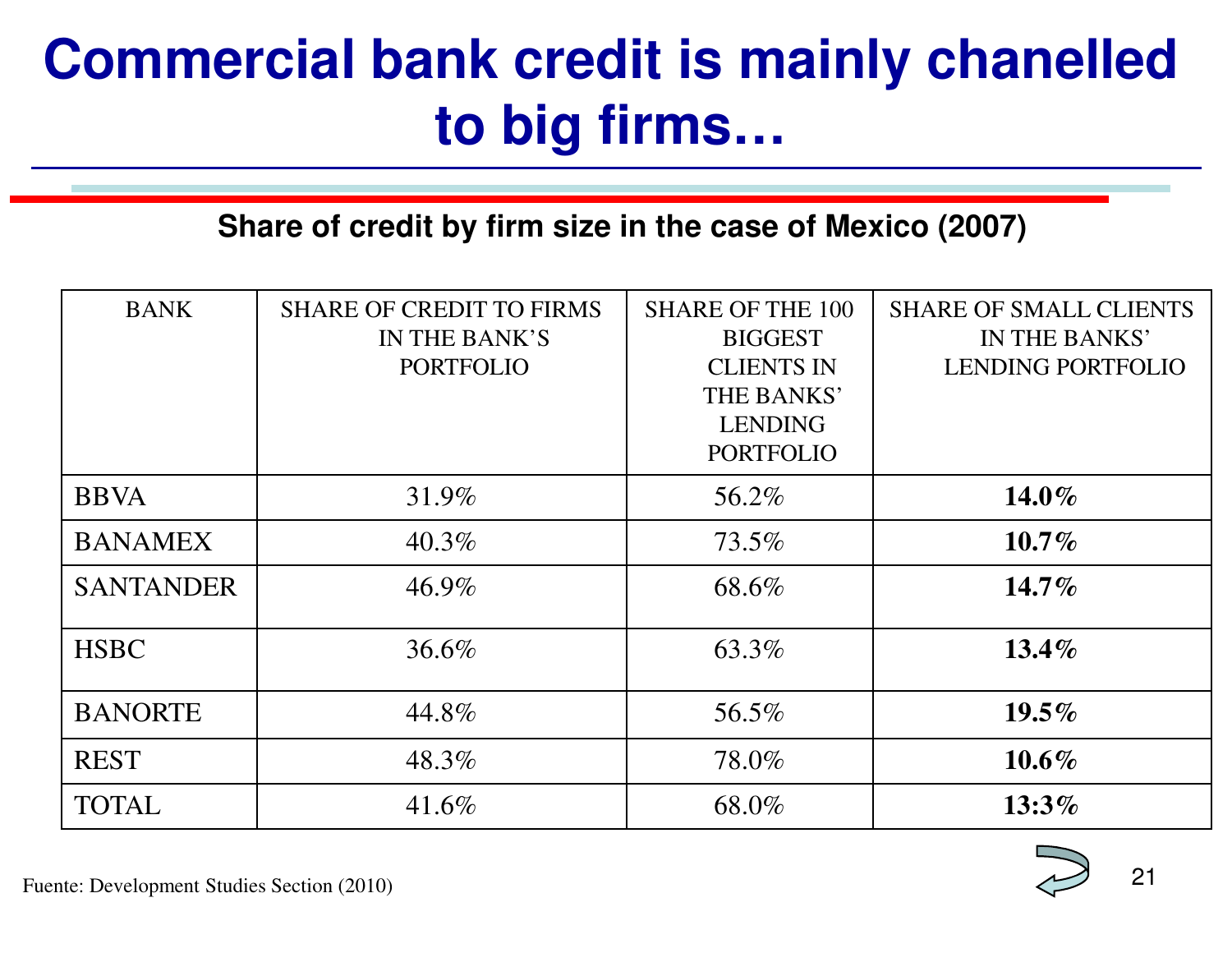### **In Latin America the interest rate differential for different size firms can reach up to 10 percentage points**

Differential between preferential and ordinary interest rates in Latin America (In percentage points) 2008-2009 (Averages)

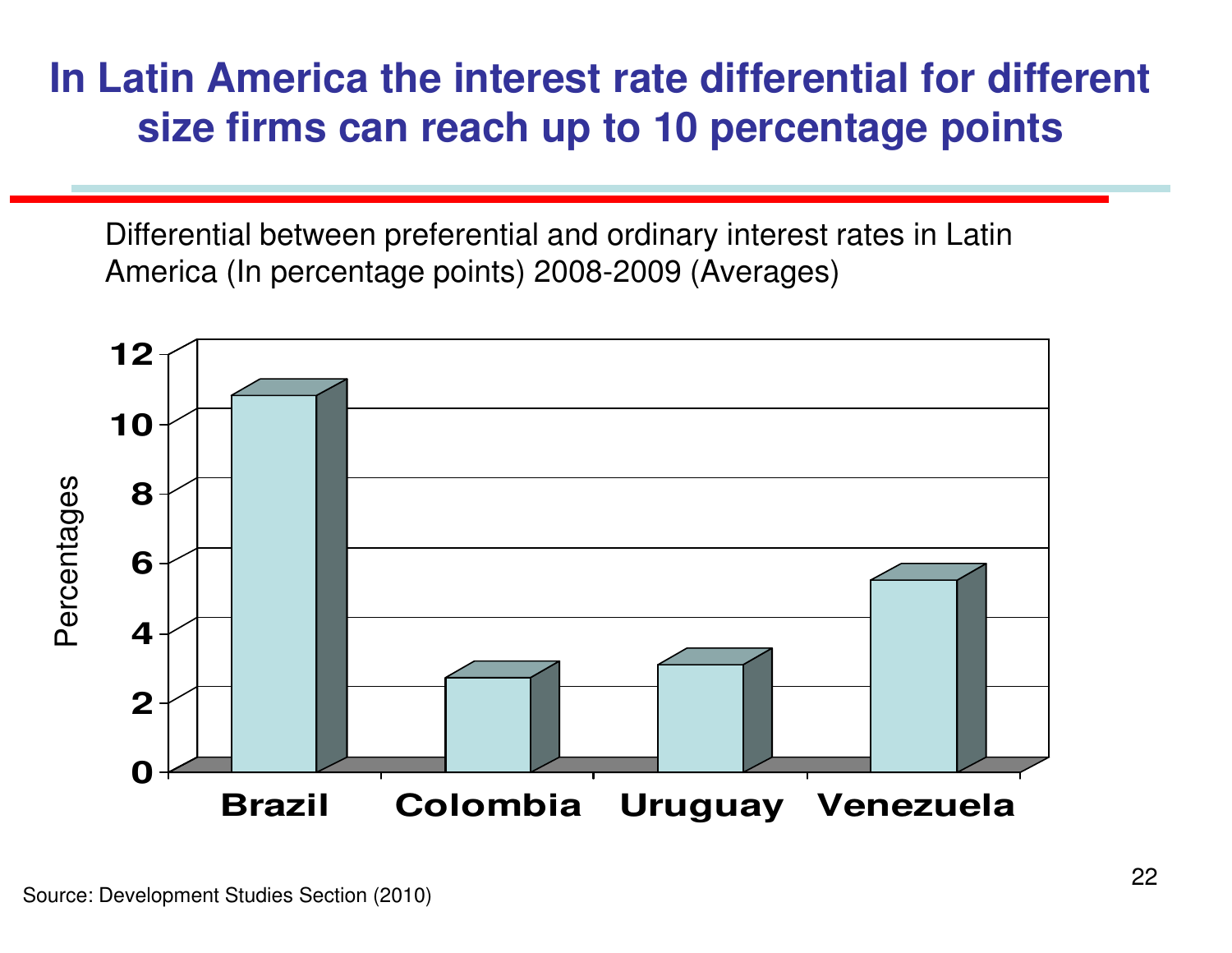## **And the operating costs are high relative to other regions…**

**Non-interest expenses/average assets (%) of commercial banks by region Average 2006-2008** 



**Source: On the basis of World Bank Data (2010)**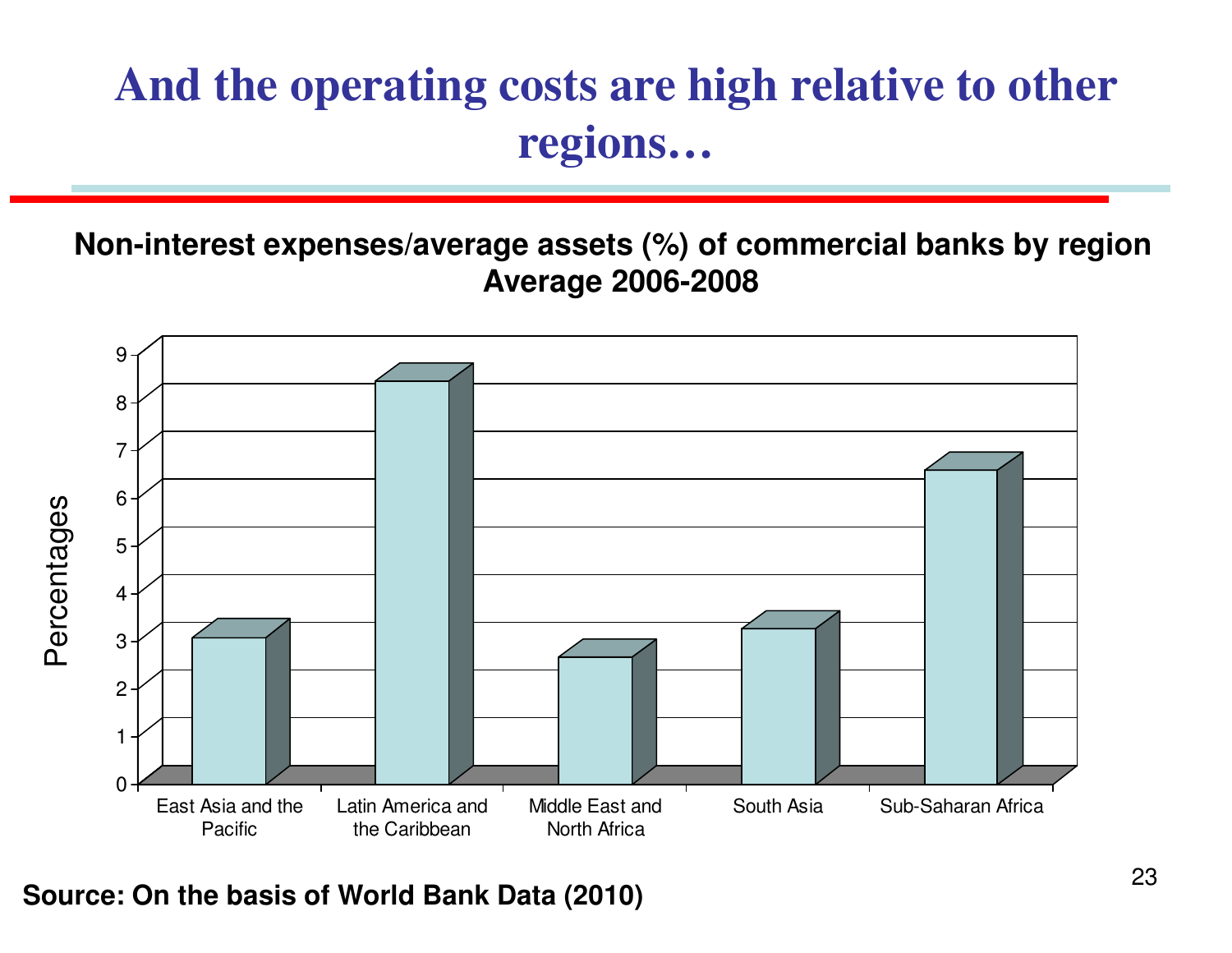### On the other hand financial systems focus on ROA finance rather than leverage…



**Source: Sobre la base de Bloomberg (2009)**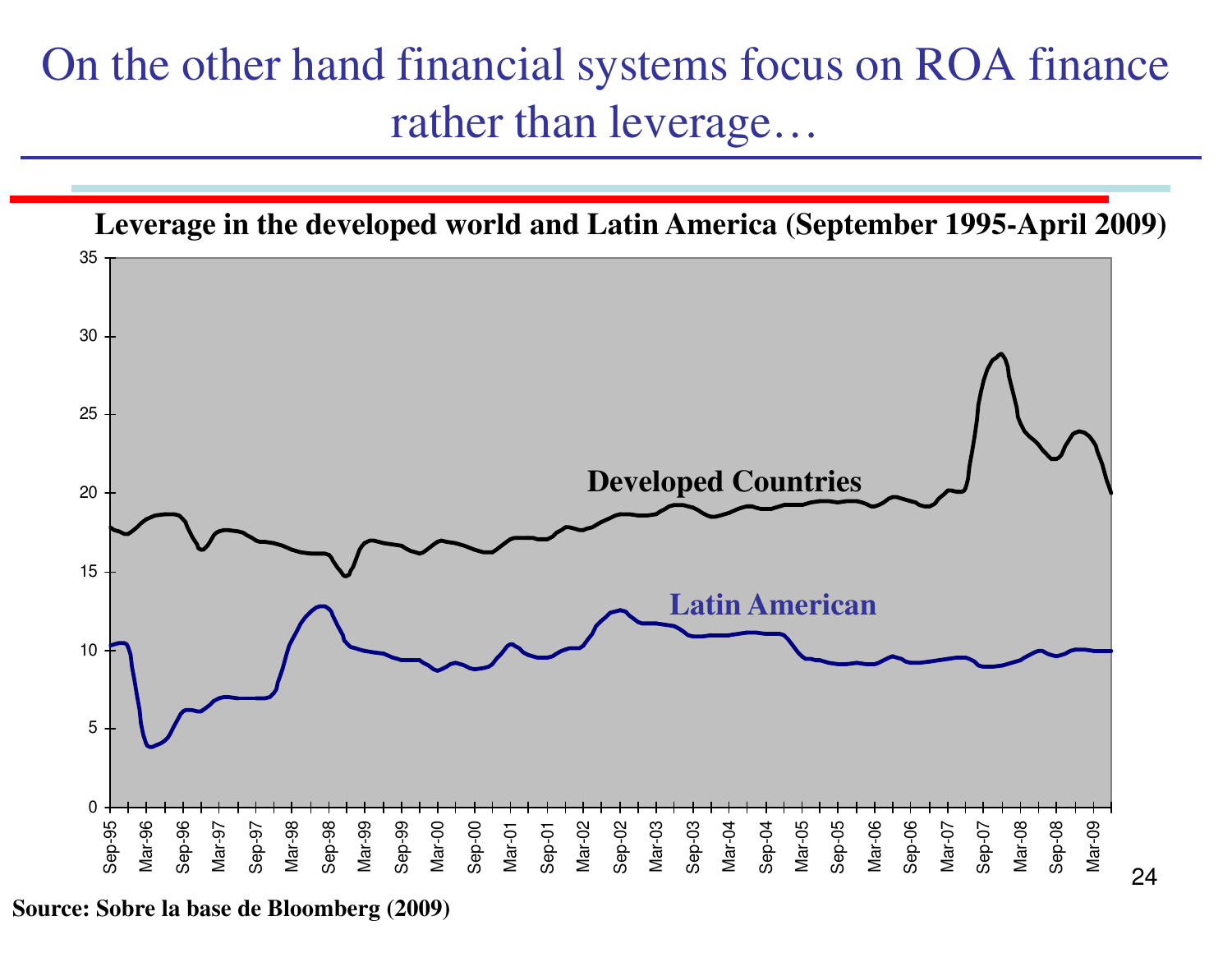## **And profit margins are high compared to other regions…**

**Profit margin (before tax and non-operational items (%) of commercial banks by region (Average 2006-2008)**



**Source: On the basis of World Bank Data (2010)**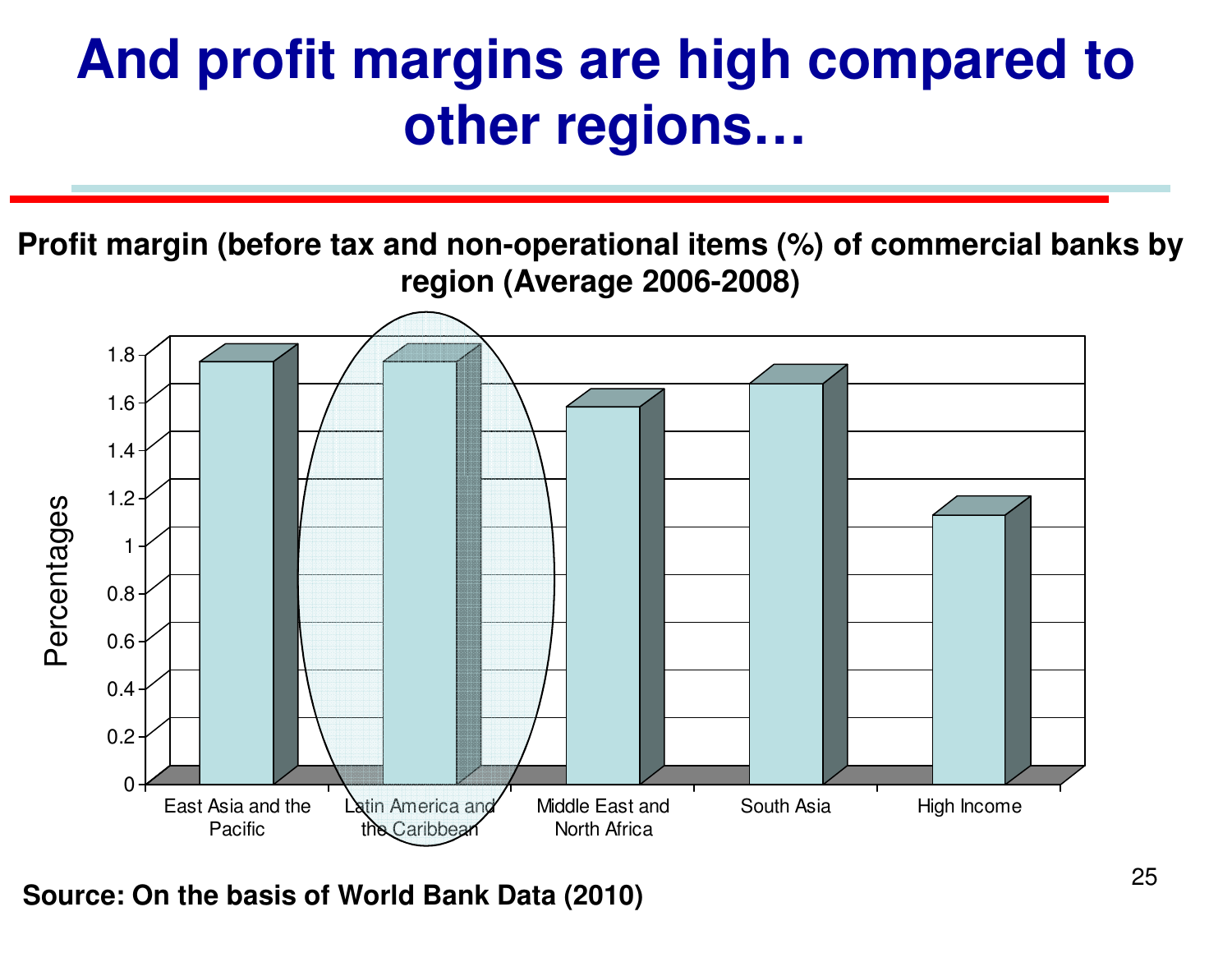The challenge is to move towards the creation of inclusive financial markets that can improve upon their function of resource channeling and allocation

- To this end commercial banking and financial system activities must be complemented with public policies that promote the role of development banking, and their respective instruments
	- Development banking must focus on market failures.
	- $\triangleright$  Complementarity with commercial banking.
	- Allocation of resources through financial criteria (maximization of utility).
	- Development of new financial instruments
		- -Guarantee schemes -Venture capital **✓ Securitization**
		- -Factoring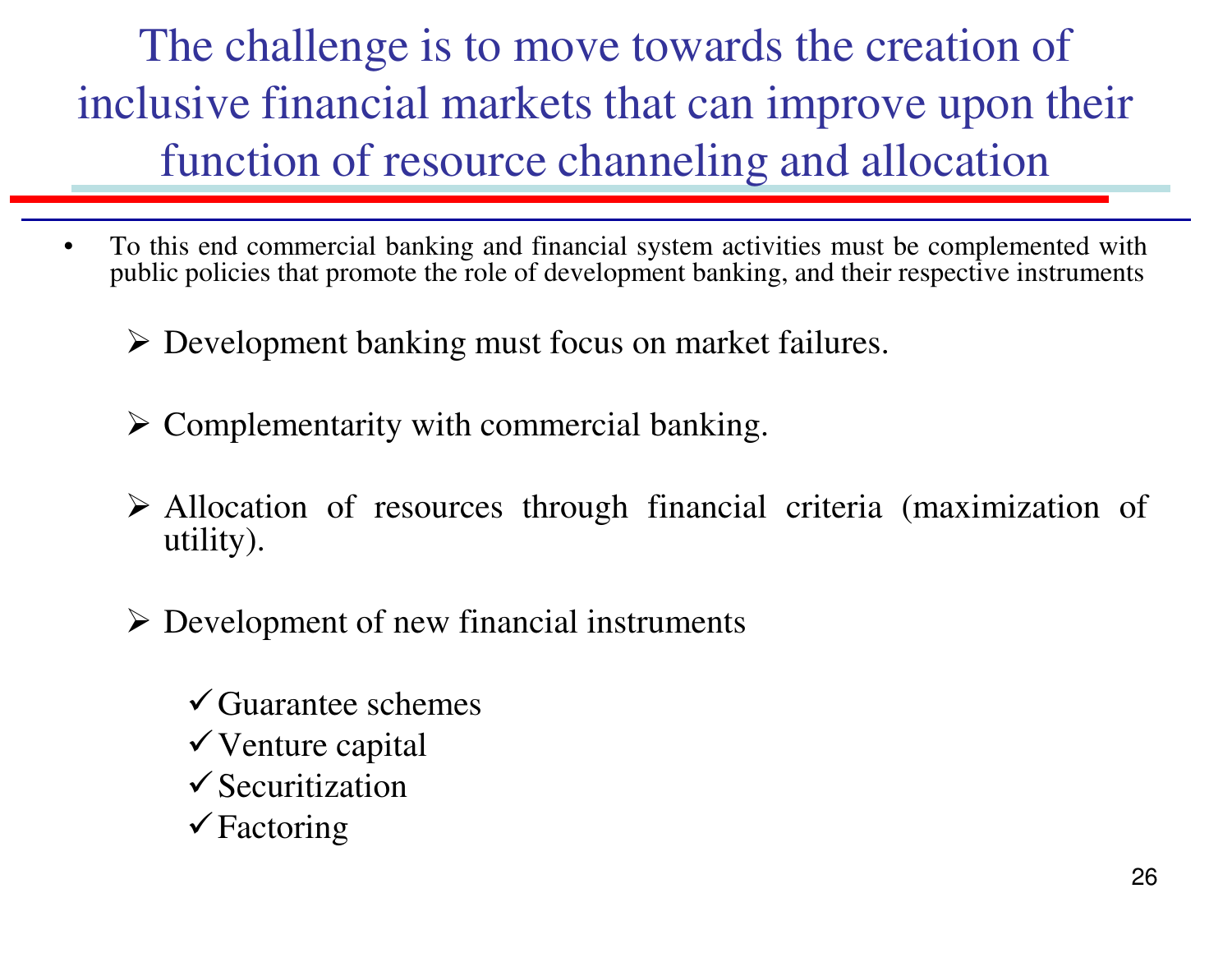# Commercial and development banking

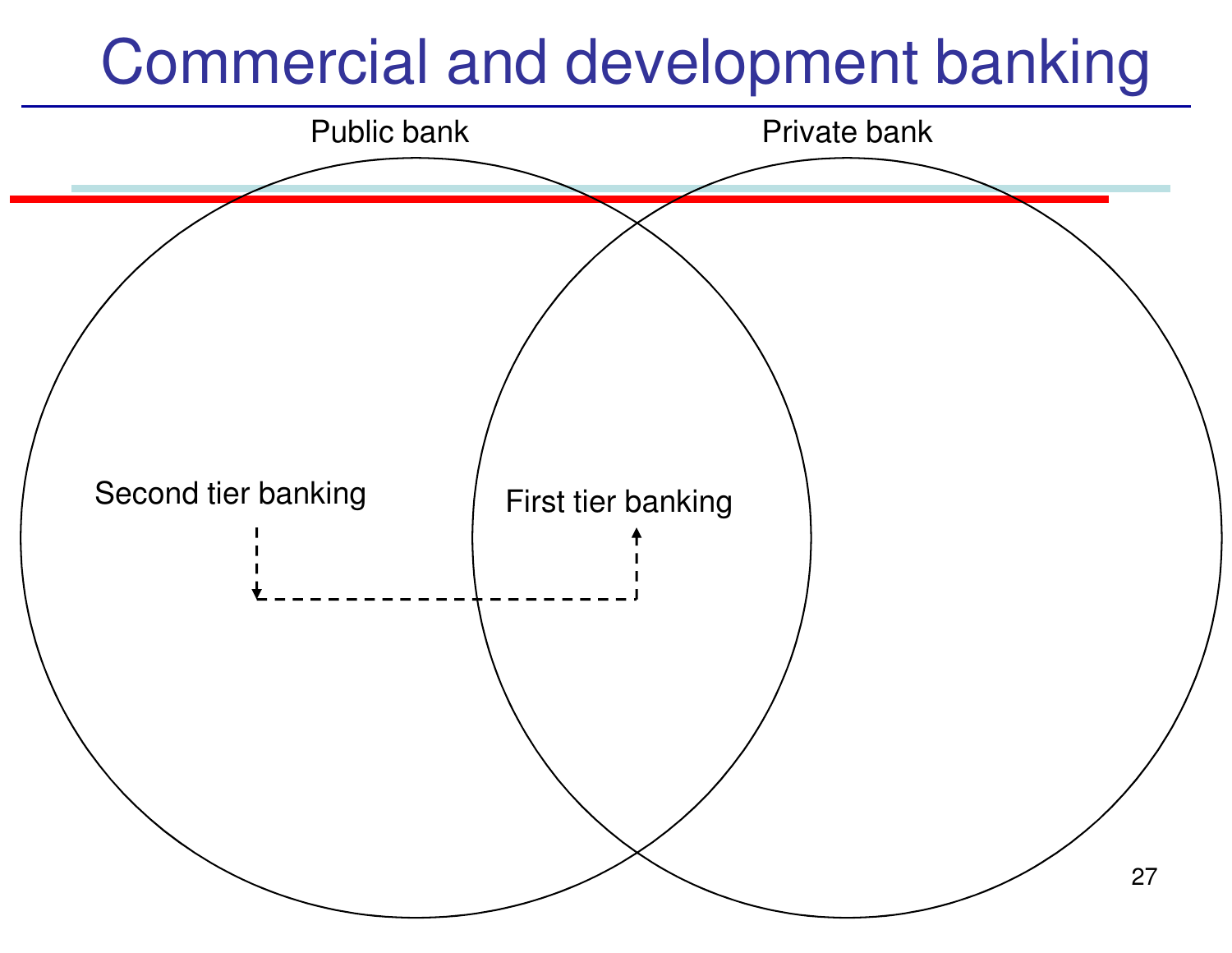# Also public policies must promote the role of microfinance and its respective instruments

- Microfinancing institutions provide financial services to low income households and microenterprises, that do not possess the conditions (collaterals or guarantees) to secure loans.
- **Multiproduct** 
	- $\triangleright$  Financing of working capital.
	- $\triangleright$  Credit lines: education, family.
	- $\triangleright$  Health and life insurance.
	- $\triangleright$  Means of payment: current accounts, cards.
- In order to promote the development of microfinance in the region, it is necessary to design public policies to improve the capacity of the relevant institutions to obtain the required resources to operate.
	- $\triangleright$  This implies addressing challenges related to administrative and regulatory issues in order to facilitate the monitoring of risk ventures.
	- 28  $\triangleright$  And requires the application of low cost technologies that are accessible to this type of institution.